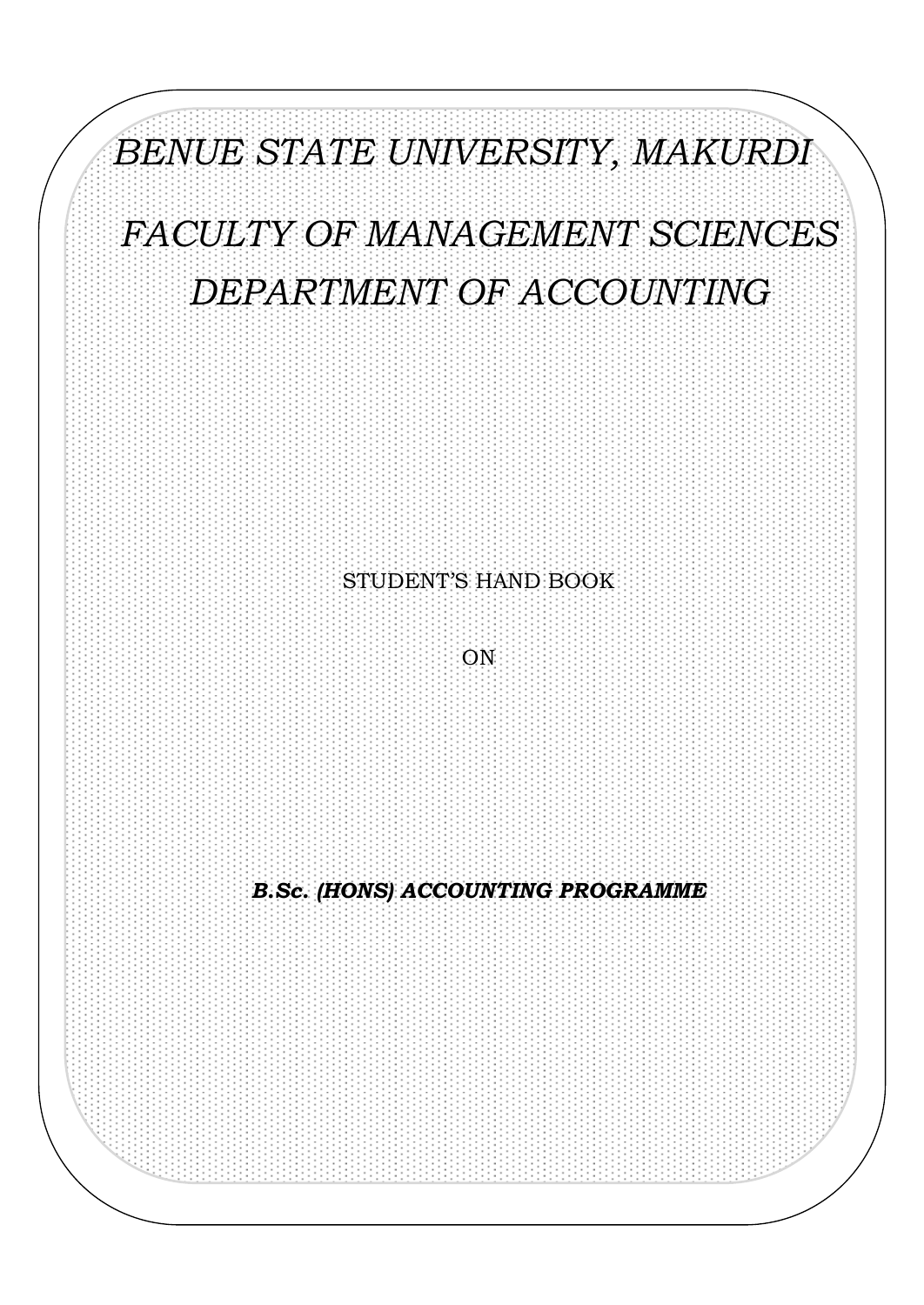#### **FORWARD BY THE HEAD OF DEPARTMENT**

The Department, which was started in the 1993/1994 academic year under the Faculty of Management Sciences, now offers three degree and two sub-degree programmes. The degree programmes consist of B.Sc. (Hons) Accounting; M.Sc.(Accounting & Finance); and Ph.D (Accounting & Finance). The sub-degree programmes are the Diploma in Accounting, and the Diploma in Banking & Finance.

The mission of the Department is to provide students with qualitative education and training that shall facilitate their successful negotiation of the various bends in life.

The training offered by the Department will enable our graduates to successfully sit and pass accounting professional examinations of professional bodies such as the Institute of Chartered Accountants of Nigeria (ICAN) the Association of National Accountants of Nigeria (ANAN) etc.

The purpose of this handbook is to make available to the fresh and prospective students, ready access to information that will, hopefully, assist and guide them as they plan their educational and training career in the Department.

While the training needs of the accounting profession reside with the relevant curriculum, the practical aspects evolve from membership of a professional body. Students are, therefore, encouraged to imbibe this culture, even in the University, by belonging to the National Universities Accounting Students Association (NUASA), and also abiding by the provisions of its constitution and emerging legislations.

The Department is sufficiently staffed with full time faculty members who have excelled in both the academia and the industry. This has manifested in the high calibre of our graduates. The Department is highly determined, and fully prepared, to maintain these standards.

The Department has been accredited by the National Universities Commission(NUC), ICAN and ANAN.

You are welcome to the Department of Accounting.

#### **Dr. Paul Aondona Angahar**

(Head, Department of Accounting) May,2015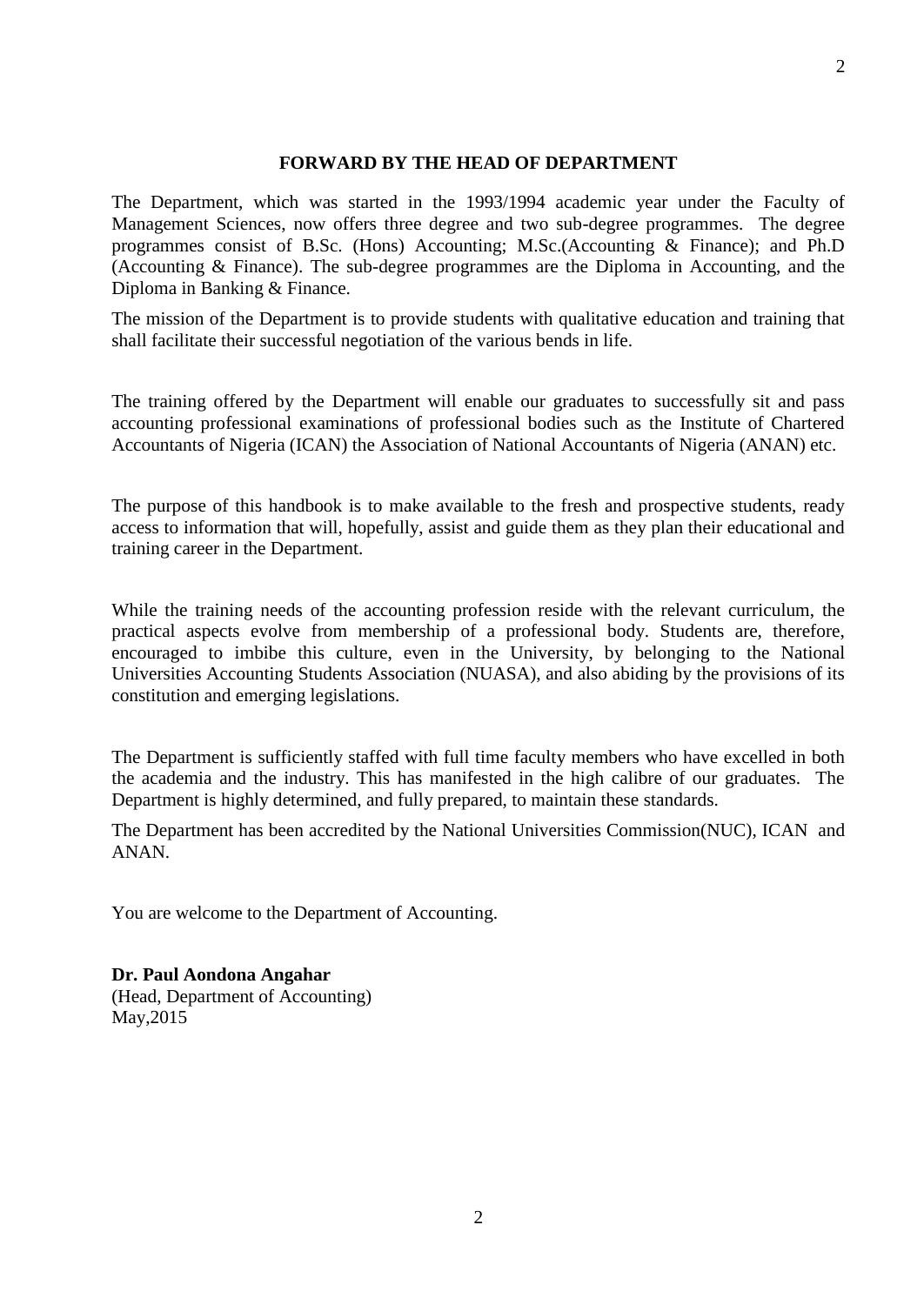#### **TABLE OF CONTENTS**

- 1. Forward by the Head of Department
- 2. General Information
	- The University
		- The Faculty
- 3. The Academic Programmes
- 4. The Admission Requirements
	- University Matriculation Examination (UME) Applicants
	- Direct Entry Applicants
	- General
- 5. Graduation Requirements
	- Duration of Programmes
	- Award of Bachelor of Science Degree
	- Minimum Credit Units to be taken
- 6. Course Registration Rules
- 7. Examination Regulations
	- The Rules
	- Grading and Degree Classification
- 8. Examination Irregularity, Misconduct and Corresponding Sanctions
	- Irregularity
	- Misconduct
	- Malpractice
- 9. Procedure for Reporting and Handling Cases of Examination Irregularity, Misconduct and Malpractice
- 10. Course Content
- 11. Course Description
- 12. Staff Profile
- 13. Abbreviation and Codes for Programmes

Page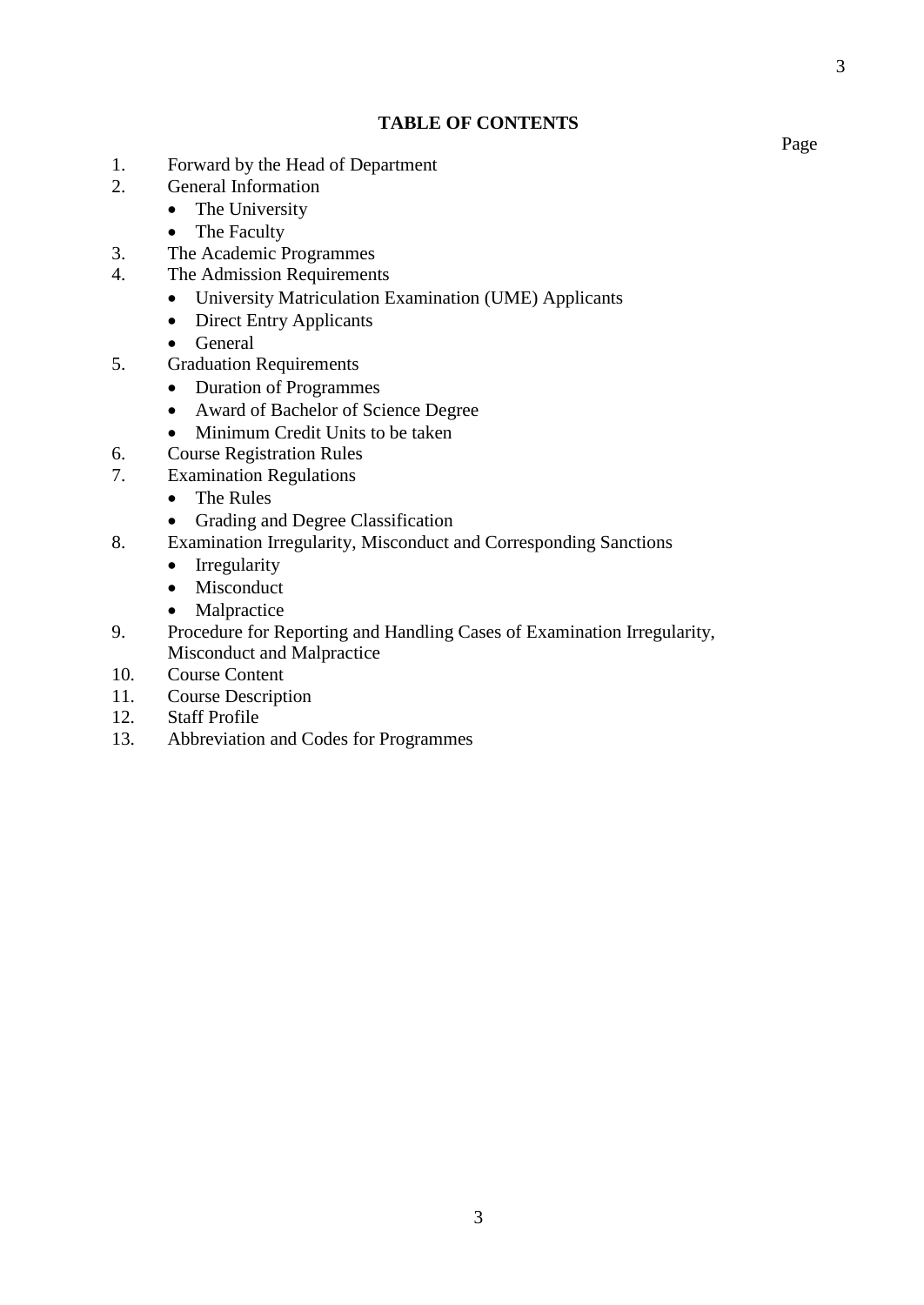#### **1. GENERAL INFORMATION**

#### **1.1 The University**

The Benue State University (BSU), whose edict was enacted on  $27<sup>th</sup>$  December, 1991, took off in the 92/93 academic session with three foundation Faculties of Arts, Sciences, Education and Social Sciences plus a School of General and Remedial Studies and a Staff Primary School. The take-off comprised 889 students, 89 academic and 383 administrative staff. BSU has been steadily growing such that in the 1993/1994 session, two additional Faculties, namely Law and Management Sciencescame on stream. The Faculty of Medicine came on stream in the 2003/2004 session. Today, BSU offers various degree and sub-degree programmes.

#### **1.2 The Faculty**

The Benue State Government via the white paper and edict approved for the Faculty of Management Sciences (the Faculty), five academic disciplines to be run from five departments namely:

- Accounting
- Business Management
- Banking and Finance
- Marketing, and
- Computer Science.

Owing to scarcity of resources, the Faculty, which formally came into existence in the 1993/94 academic year, took off with three foundation academic departments, namely Accounting, Business Management and Banking and Finance.

However, in the 1994/95 academic year, attenuating circumstances necessitated putting in abeyance the Banking and Finance Programme which shall hopefully be reactivated as soon as prevailing conditions dictate so.

In the 1995/96 session, the Faculty offered two undergraduate degree programmes in Accounting and Business Management with a combined student population of 130 and three sub-degree programmes in Accounting, Banking and Finance and Purchasing and Supply Management with a total population of 950.

#### **1.3 The Philosophy and Objectives of the Department of Accounting**

### 1.3.1 Philosophy

The Department of Accounting aims at developing the mind and imparting sound theoretical and practical knowledge that encourage self-reliance in the individual. The curriculum also seeks to assist the individual to understand, exploit and if need be, change his environment. It also aims at training students in the principles and concepts of accounting so as to make them capable of contributing their quota in the public as well as private sectors of the economy.

#### 1.3.2 **Objectives:**

In conformity with the foregoing philosophy, education and training in the Department of Accounting, BSU has the following specific objectives: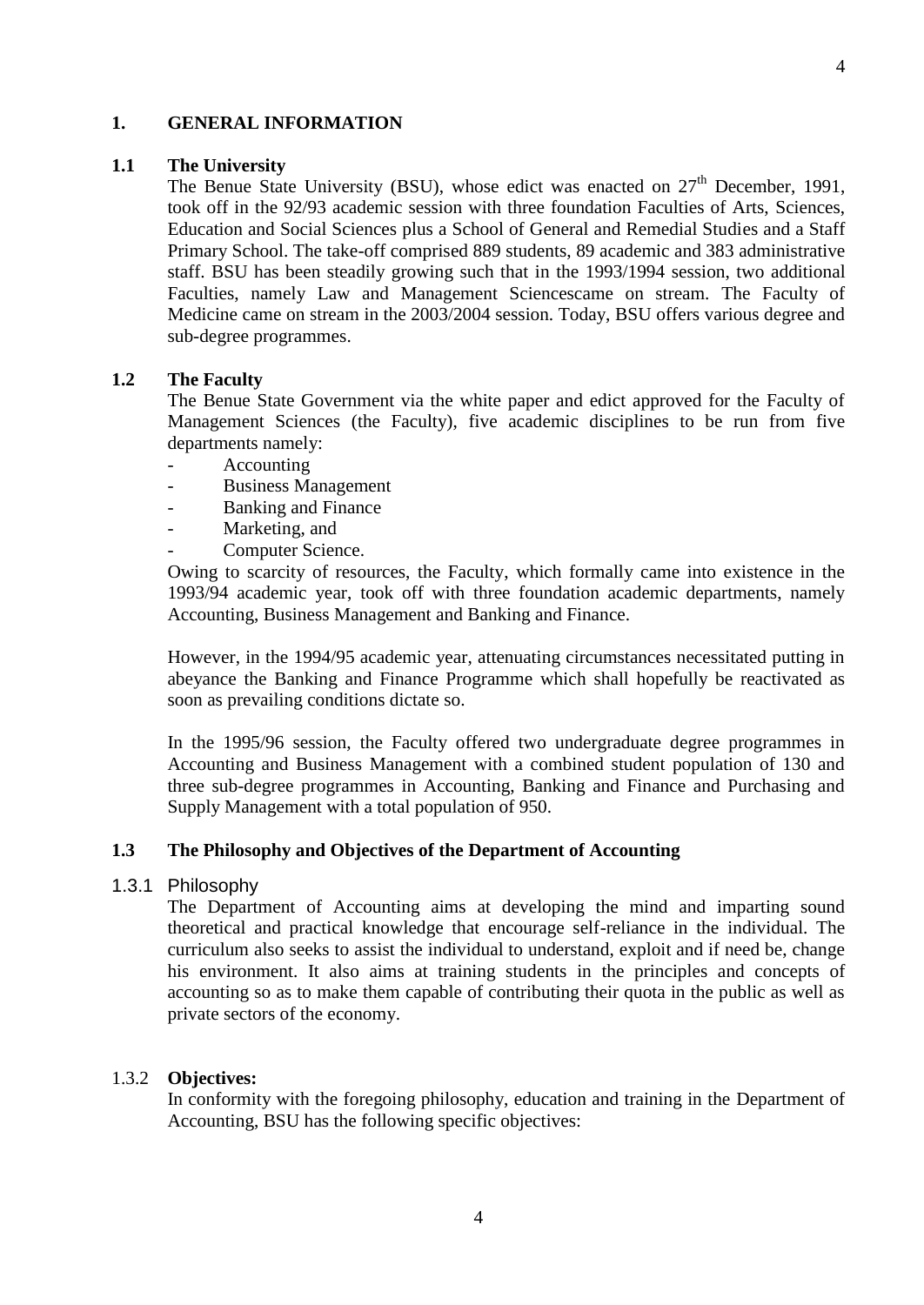- a. To provide basic knowledge necessary for an understanding and analysis of problems related to the management of industrial, commercial, public and other human organisations.
- b. To inculcate in the students of management the skills required for identifying and defining problems and taking appropriate decisions, using the most appropriate scientific techniques and tools.
- c. To inculcate in the students an awareness of and sensitivity to environmental factors and realities and their impact on management practice and decision making.
- d. To develop leadership and inter personal relation skills needed for understanding and managing organisation and group dynamics
- e. To train students who are capable of developing independent accounting systems for profits as well as non profit organizations.
- f. To train students who are capable of assessing and appraising viability of accounting systems in organizations.
- g. To train students with the capability of preparing final accounts of a company in meeting the requirements of the Companies and Allied Matters Act and any such laws.
- h. To train students who are capable of meeting the challenges of Accounting in the public sector of the economy.
- i. To produce students who are capable of independently running and maintaining public accounting firms with a view of rendering services to society as may be desired from time to time.
- j. To ensure that students have the ability to appraise and analyze independent accounting packages and develop their knowledge in meeting with the challenges of information technology on the growth of the accounting profession.
- k. To produce students who are capable of conducting independent audit in private, public as well as other non governmental organizations.
- l. To produce students with the ability to handle international accounting issues bothering on International Accounting Standard and meeting the requirements of National Accounting bodies such as the Institute of Chartered Accountants of Nigeria (ICAN) and the Association of National Accountants of Nigeria (ANAN).
- m. To train students who are versatile in all areas of accounting including public sector accounting, taxation, auditing, system and audits, management accounting, international accounting and so on.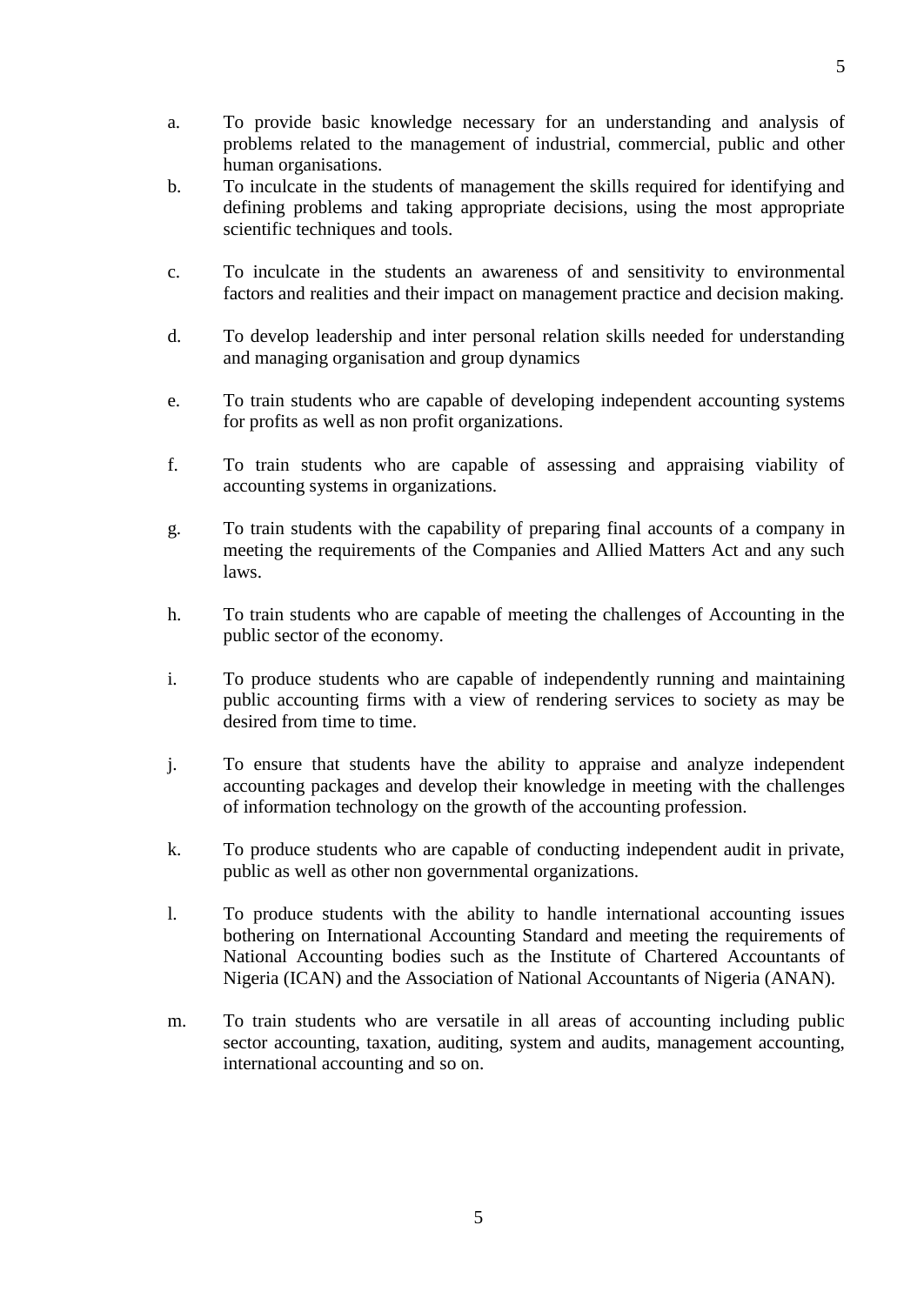### **2. ADMISSION REQUIREMENTS**

## **2.1 Unified Tertiary Matriculation Examination (UTME) Applicants:**

- (a) The Senior Secondary School or the School Certificate/General Certificate of Education (SC/GCE) ordinary level credit passes in five subjects including English Language, Mathematics and Economics, at not more than two sittings.
- (b) Grade II Teacher's Certificate with credit/merit passes in at least five subjects including English Language, Mathematics and Economics.
- (c) An acceptable score in the UTME as defined by the University.

### **2.2 Direct EntryApplicants**

Applicants must possess the following minimum qualifications:

- (a) Five credit passes in GCE (or equivalent) examination at not more than two sittings and at least two passes at the Advanced ('A') level GCE./I.J.M.B.E
- b) Five credit passes in GCE (or equivalent) at least three of which must be at the 'A' level/ I.J.M.B.E
- c) Five credits in relevant subjects including English, Mathematics and Economics at one sitting and Diploma at minimum of Lower Credit in an institution recognized by BSU.

#### **Note**

In any of the cases in (a) and (b) above, no subject is counted at bothlevels of the examinations. It is mandatory to have English Language, Mathematics and Economics in the above stated qualifications.

### 2.3 **General**

- (a) Candidates must have attained the age of sixteen (16) years on or before the beginning of the academic year of entry into University.
- (b) Candidates seeking admission in the University must first of all apply to the Joint Admission and Matriculation Board (JAMB).
- (c) Applicants offered provisional admission in the University will be required to submit to the Academic Office for scrutiny, original of all certificates and evidence of age qualification.

### 3. **GRADUATION REQUIREMENTS**

#### 3.1 **Duration of Programme**

Under normal circumstances, a student should spend four (4) years to complete a Bachelor of Science (B.Sc.) programme if admitted through the Unified Tertiary Matriculation Examination. The maximum period allowed is six years for the four year degree programme as determined according to the NUC formula of 150% of the normal duration of four years. Candidates who secure admission through Direct Entry however spends minimum of three years and five years maximum period.

#### 3.2 **Award of Bachelor of Science Degree**

To qualify for the award of a Bachelor of Science degree in Accounting of BSU, a candidate shall satisfy the following conditions:

- (a) Must have been duly admitted for the degree programme.
- (b) Must have been duly matriculated into the University.
- (c) Must have paid all prescribed fees.
- (d) Must have passed all required core courses.
- (e) Must have accumulated a minimum of 144 earned credit units.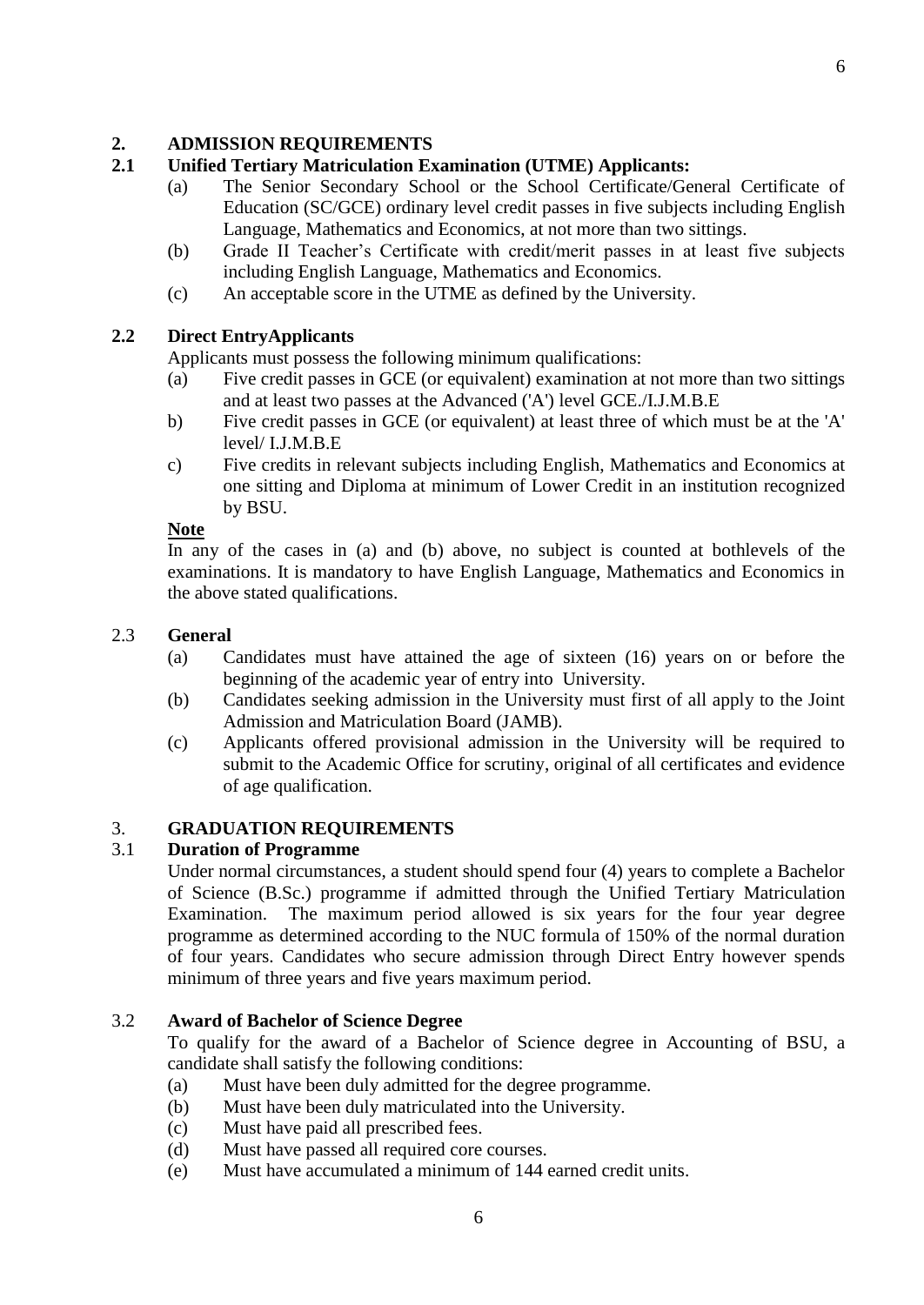#### 4. **COURSE REGISTRATION RULES**

- (a) To be accepted as a bonafide student eligible to attend lectures and take examinations the student must duly register within the appropriate period for all the core courses at the beginning of each semester.
- (b) Any student who fails to duly register within the specified time period will pay a specified registration fee to the University for late registration. This concession is for a maximum period of two (2) weeks after commencement of lectures and must be carried out on specially prescribed forms.
- (c) Any change or alteration in the student's course registration form after it has been duly signed cannot be accepted without the consent of the coordinator of programme. Such a change (either by way of addition, reduction or substitution) must be carried out on specially prescribed forms and within the first four weeks of the semester.
- (d) Any student who takes examination in a course he/she has not registered for will have the result of such an examination declared null and void

## 5.0 **EXAMINATION REGULATIONS**

#### 5.1 T**he Rules**

- (a) At least 75% attendance is required in all classes and tutorials to qualify to sit for the semester examination in any course unit.
- (b) Continuous assessment (CA) shall account for 40% of the final grade. A minimum of two (2) Continuous assessment tests must be given and taken per course per semester and the graded script returned to the student in good time.
- (c) Semester grades are assigned as grade point (GP) on the basis of letter grades scored as follows:

| A | 5 Points |
|---|----------|
| B | 4 Points |
| C | 3 Points |
| D | 2 Points |
| E | 1 Points |
| F | 0 Points |
|   |          |

- (e) The minimum pass mark is 40% which is equivalent to E grade and 1 point.
- (f) Each student is required to maintain a Cumulative Grade Point Average (CGPA) of at least 1.00 in order to be in "good academic standing". A student whose CGPA falls below 1.00 at the end of a session of study shall be placed on "probation".
- (g) A student who remains on probation for two (2) consecutive semesters and fails to attain the status of 'good academic standing' shall be asked to withdraw from the programme at the end of the session.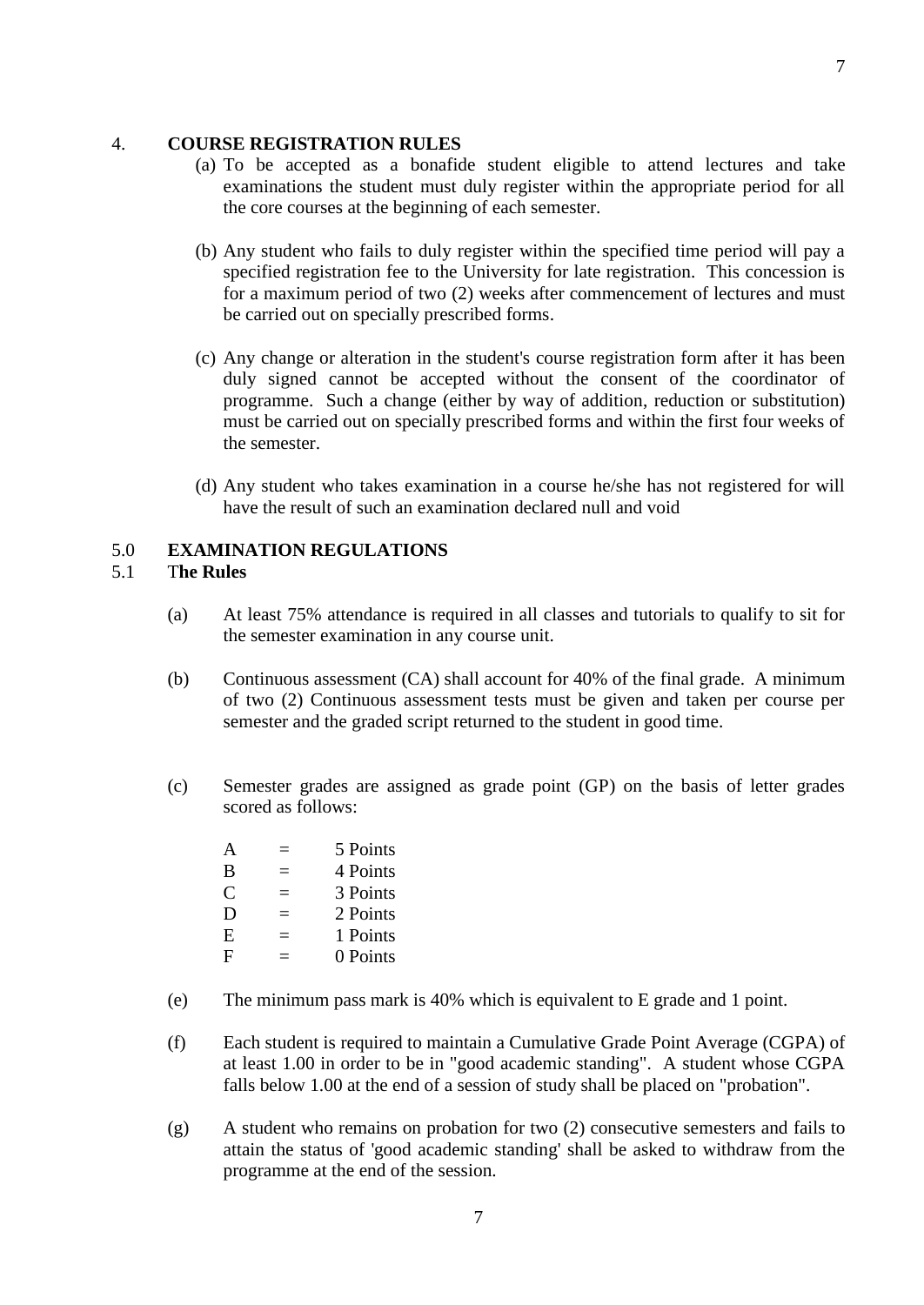(h) Failure in any course shall be recorded as such. If such a course is core, the student must carry it over, re-register for it and pass it before graduation. If, on the other hand, the failed course is an elective, the student has an option to retake or abandon it, making sure that abandonment of the course does not violate the condition for minimum credit units required for graduation

| 1                          | $\overline{2}$    | 3               | $\overline{4}$  | 5                                    | 6                                              | $\tau$               |
|----------------------------|-------------------|-----------------|-----------------|--------------------------------------|------------------------------------------------|----------------------|
| Credit Unit                | Percent<br>Scores | Letter<br>Grade | Grade<br>Points | <b>Grade Points</b><br>Average (GPA) | Cumulative<br>Grade Point<br>Average<br>(CGPA) | Class of Degree      |
| Varying<br>according to    | $70 - 100$        | A               | 5               | Add the product<br>of $\cosh(1)$ and | $4.50 - 5.00$                                  | <b>First Class</b>   |
| contact<br>hours           | $60 - 69$         | B               | $\overline{4}$  | $Col(4)$ for all<br>and<br>courses   | $3.50 - 4.49$                                  | Second Class (Upper) |
| assigned to<br>each course | $50 - 59$         | $\mathbf C$     | 3               | dividing<br>by<br>total credit units | $2.40 - 3.49$                                  | Second Class (Lower) |
| week<br>per<br>per         | $45 - 49$         | D               | $\overline{2}$  | offered                              | $1.50 - 2.39$                                  | <b>Third Class</b>   |
| semester                   | $40 - 44$         | E               | 1               |                                      | $1.00 - 1.49$                                  | Pass                 |
|                            | $00 - 39$         | $\mathbf{F}$    | $\Omega$        |                                      | $0.00 - 0.99$                                  | Fail                 |

5.2 **Scoring, Grading and Degree Classification System**

#### 6. **Reviewed Examination Rules and Regulations.**

Any of the following shall, prima facie, constitute examination irregularity or misconduct.

#### 6.1 I**rregularity**

Irregularity shall be deemed to have occurred if the candidate sits for an examination for which he/she is not eligible, as may occur when the candidate:

- i. does not register for the approved course
- ii. does not satisfy the attendance requirements of 75%
- iii. has not complied with any other requirement(s) prescribed by the Senate, Faculty or Department.

**Sanctions:** candidates whose positions are irregular as identified under this heading shall not be allowed to sit for the examination. Where the irregularity is discovered after the candidate might have sat for the examination, such paper(s) done under irregular conditions shall be nullified.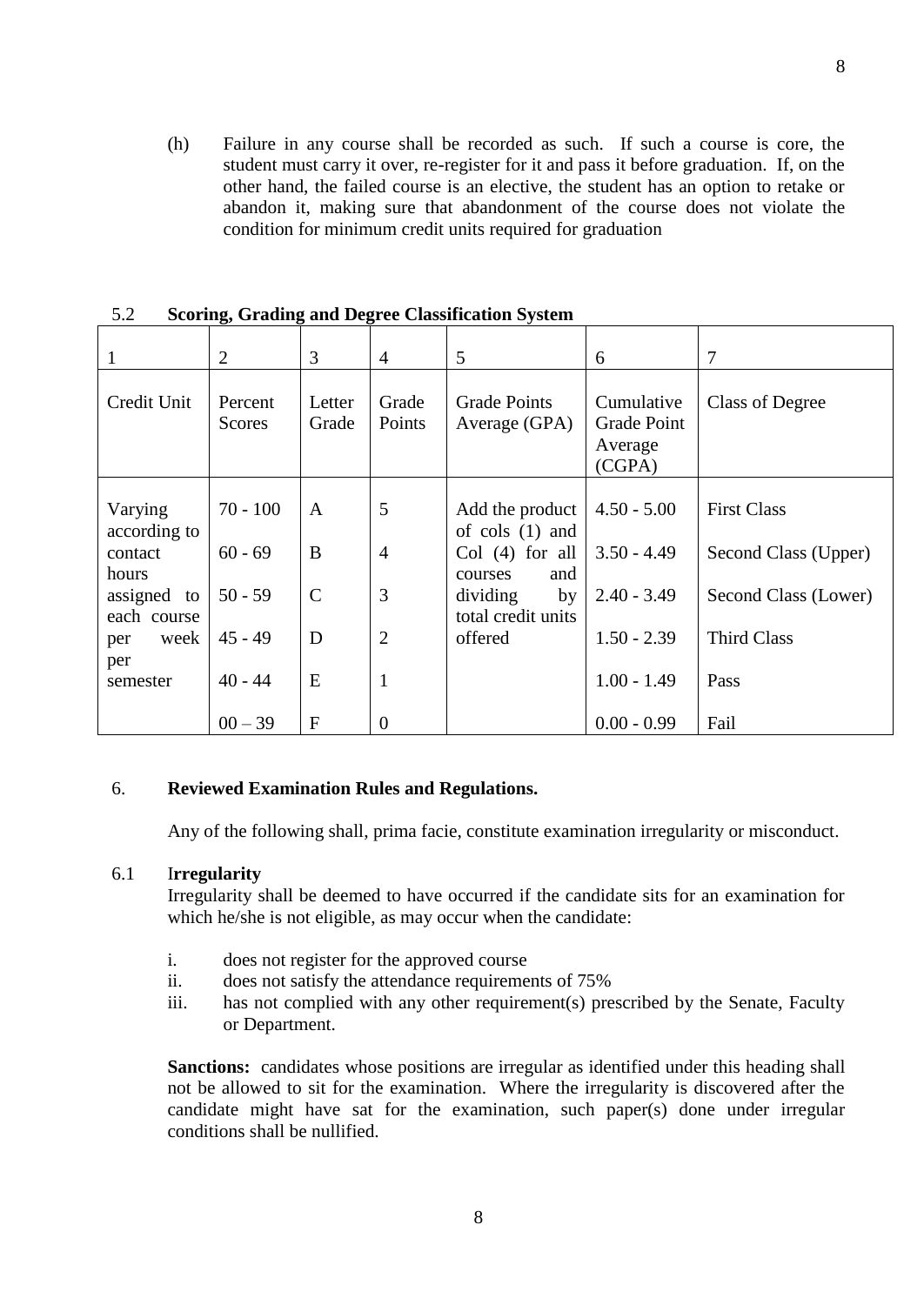#### **6.2 Misconduct**

Misconduct shall be deemed to have occurred under the following conditions:

- i. Failure to observe silence. The only permissible way for attracting the attention of the invigilator is by the candidate raising of his/her hand.
- ii. Smoking in the examination hall or rooms when an examination is in progress.
- iii.  $Act(s)$  of insubordination or insolence to the invigilator(s).
- iv. Fighting in the examination hall.
- v. Any act(s) of commission or omission that may negatively affect the smooth conduct of the examination.

**Sanctions:** All cases of misconduct shall attract a written warning issued by the Dean and copied the Registrar. Except that candidates guilty of (iv) shall in addition have their cases referred to Students' Disciplinary Committee.

Examination misconduct shall be deemed to have occurred under the following:

- (a) Any act of omission which contravenes any of the provisions of section 3(2) of the Miscellaneous Offences Decree of 1984.
- (b) Any unlawful attempts, acts, omissions, successful or unsuccessful, directed at obtaining pre-knowledge of examination question(s) or influencing the marking of scripts or award of marks by the University or External Examiner.
- (c) Any attempt, successful or unsuccessful, to impersonate a candidate in any University examination.

The following shall constitute impersonation:

- i. Writing examination for a candidate
- ii. The exchange of examination numbers or names or answer scripts/sheets.
- iii. The intentional use of someone else's examination number.
- (d) Introduction of relevant foreign materials and cheat notes into the examination hall, whether used (copied from, consulted) or not. Relevant materials shall be taken to refer to any material that is considered to be relevant to the subject matter or course being examined irrespective of whether it is relevant to the specific examination questions of the subject matter/course or not.
- (e) Exchange of relevant materials in the examination hall while the examination is in progress. These materials may involve any of the following:
	- i. Question paper containing relevant jotting and materials
	- ii. Collaborated copying
	- iii. Exchange of answer scripts.
- (f) Any unlawful attempt, whether successful or unsuccessful, to:
	- i. Remove submitted examination answer script(s) materials;
	- ii. Alter, add or delete any written materials in the submitted answer script(s) after the examination;
	- iii. Replace submitted examination script(s) with extraneous one after the examination, either in part or in whole;
	- iv. Submit manuscript not written under supervision in the examination hall during or after the examination;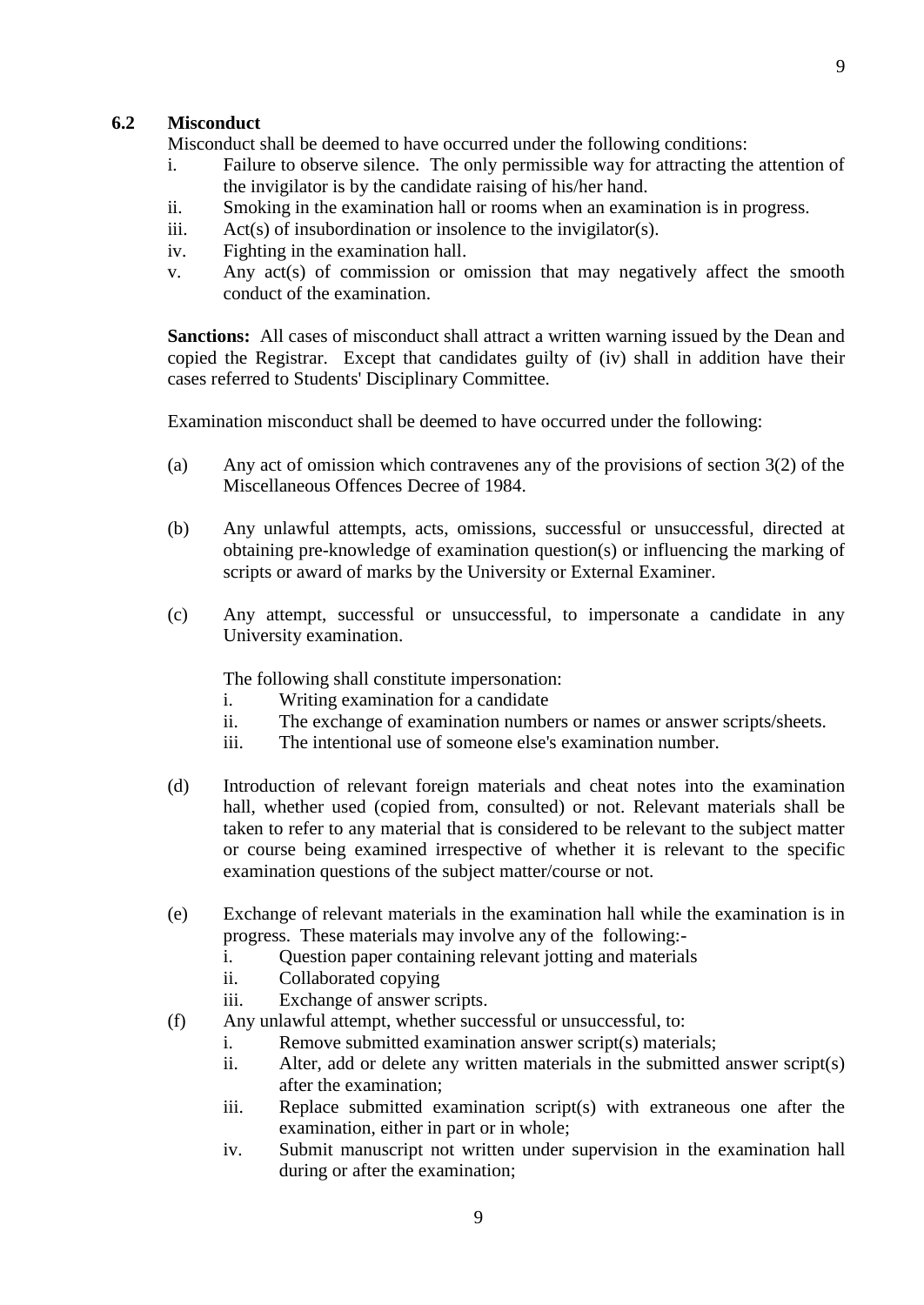- v. Destroy submitted examination scripts or materials by fire or any other method.
- (g) Theft/removal of examination scripts/materials, whether used or not.
- (h) Consulting notes and other relevant materials outside the examination hall when such a candidate has not yet submitted his/her script(s).
- (i) Assisting, facilitating, adding or abetting cheating.
- (j) Leaving the examination room without permission, and later returning to continue with the examination.
- (k) Receiving or giving irregular assistance.
- (l) Non-submission or incomplete submission of answer scripts.
- (m) Uncollaborated copying ("giraffing").
- (n) Writing on question papers/scripts, instead of the examination booklets and sheets supplied by the University.
- (o) Speaking/Conversation during examination inspite of a warning.

#### **Sanctions**

- i. **Expulsion:** A candidate found guilty of any examination misconduct (a) and (h) above shall be punished by expulsion.
- ii. **Rustication:** A candidate found guilty of any examination misconduct (i) to (k) above shall be punishable by rustication for a minimum period of one academic year. A student who is so suspended shall, upon his/her return, continue with the academic programme where he/she had stopped.
- iii. **Cancellation of Relevant Examination Paper(s)** A candidate found guilty of any examination misconduct (i) to (o) above shall be punishable by cancellation of the relevant examination paper(s). Any candidate whose paper is so cancelled shall be required to carry over the affected course(s).

### **7.0 PROCEDURE FOR REPORTING AND HANDLING CASES OF EXAMINATION IRREGULARITY, MISCONDUCT**

Any alleged examination malpractice, misconduct and irregularity shall be disposed of in accordance with the procedure herein outlined.

i. Where the alleged offence was discovered **before** the examination, the staff or any other person who made the finding shall be required to make a report to the Head of Department who shall forward this along with his comments to the Dean of Faculty without delay. Where there are reports of leakage before the examination, the submission to the Head of Department shall include the leaked questions. Where the Head of Department confirms the leakage he may advise the Dean accordingly.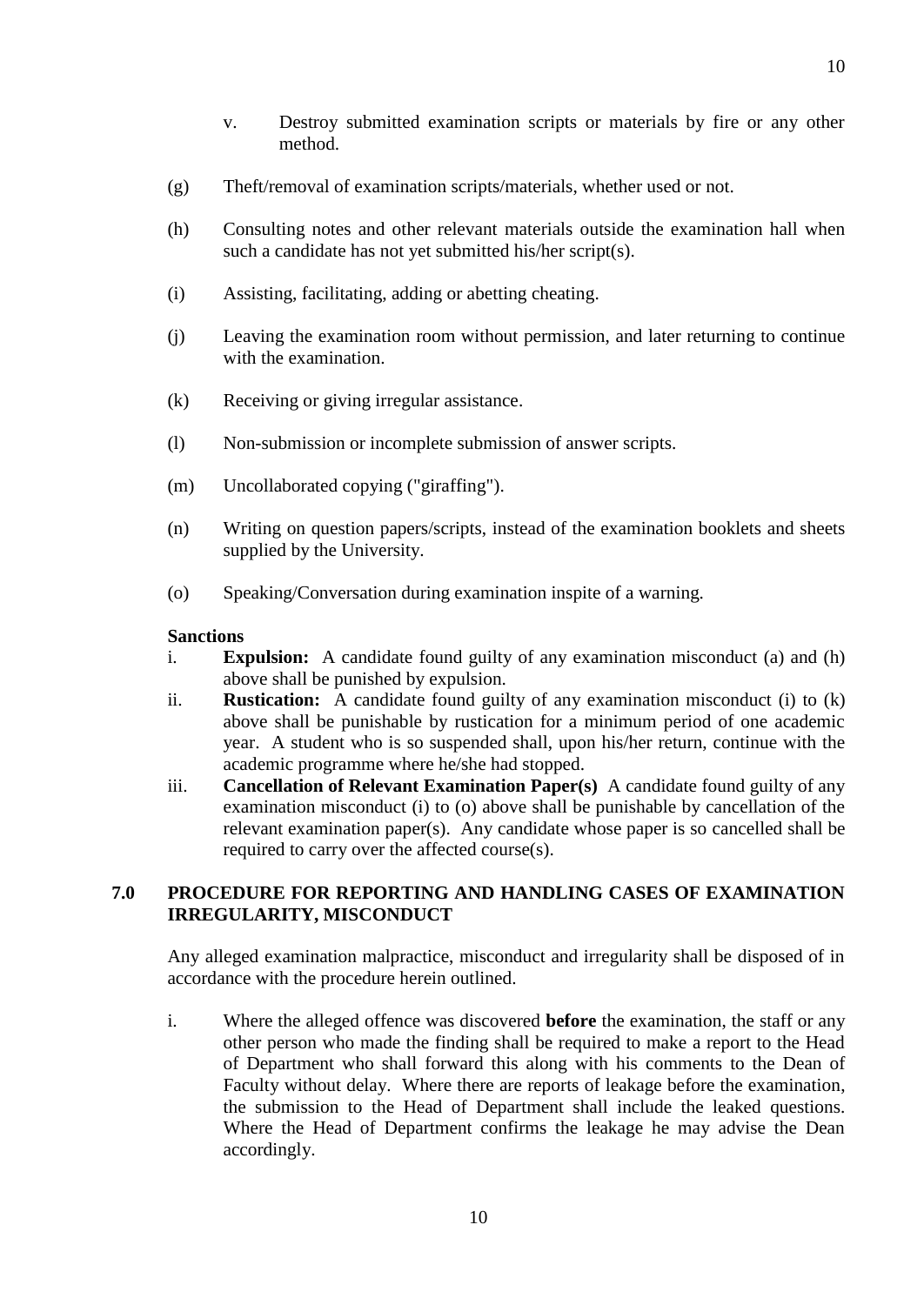- ii. Where the alleged offence was discovered or notified after the examination, as when marking examination scripts, the lecturer or examiner who made the finding shall forward written report giving details of the offence, together with script(s) of the affected candidate(s) and any other relevant documents or materials to the Head of Department who shall forward same with his/her comments to the Dean without delay.
- iii. The Dean shall, on receipt of the report, memorandum, and any other relevant documents or materials, immediately refer the matter to the Vice-Chancellor for investigation. The Dean shall deliver to the Vice-Chancellor, all the relevant documents and materials relating to the matter as deposited with him.
- iv. The Vice-Chancellor shall, on receipt of the report and other supporting documents and materials, further refer the matter to the Senate Committee on Examination Regulations and Irregularities. The Committee shall carefully examine and may, if considered necessary, take oral evidence from all concerned (students, staff or outsiders).
- v. The Senate Committee shall, after fully considering the matter, recommend to the Senate for appropriate penalty if it finds a student guilty. If not, it shall recommend a discharge.
- vi. The Committee's report, decision and recommendation shall be tabled before the full meeting of the Senate as early as possible. The full Senate shall have the power to adopt, reject, modify or amend the decision and recommendation of the committee.
- vii. The Registrar shall convey in writing to a student whose guilt has been confirmed by the Senate, the offence committed together with the punishment imposed. The student shall however, have the right to appeal to the University Council within fourteen (14) days.
- viii. Where a prima facie case has not been established, the affected student(s) or staff shall be discharged except the Vice-Chancellor who may re-open the case by referring the matter to the Senate Committee on Examination Regulation and Irregularities, if he is in possession of further evidence or information or has other reason to do so.
- ix. Where a staff of the University has been found guilty of examination malpractice, misconduct or irregularity, his case shall be referred to the appropriate Staff Disciplinary Committee for appropriate penalty.
- x. Where a person who is neither a student nor a staff of the University has been found guilty of examination malpractice, misconduct or irregularity, his case shall be reported to the appropriate police authority.
- xi. All organs or committee dealing with matters relating to examination malpractice, misconduct or irregularity shall act with dispatch on such matters referred to them.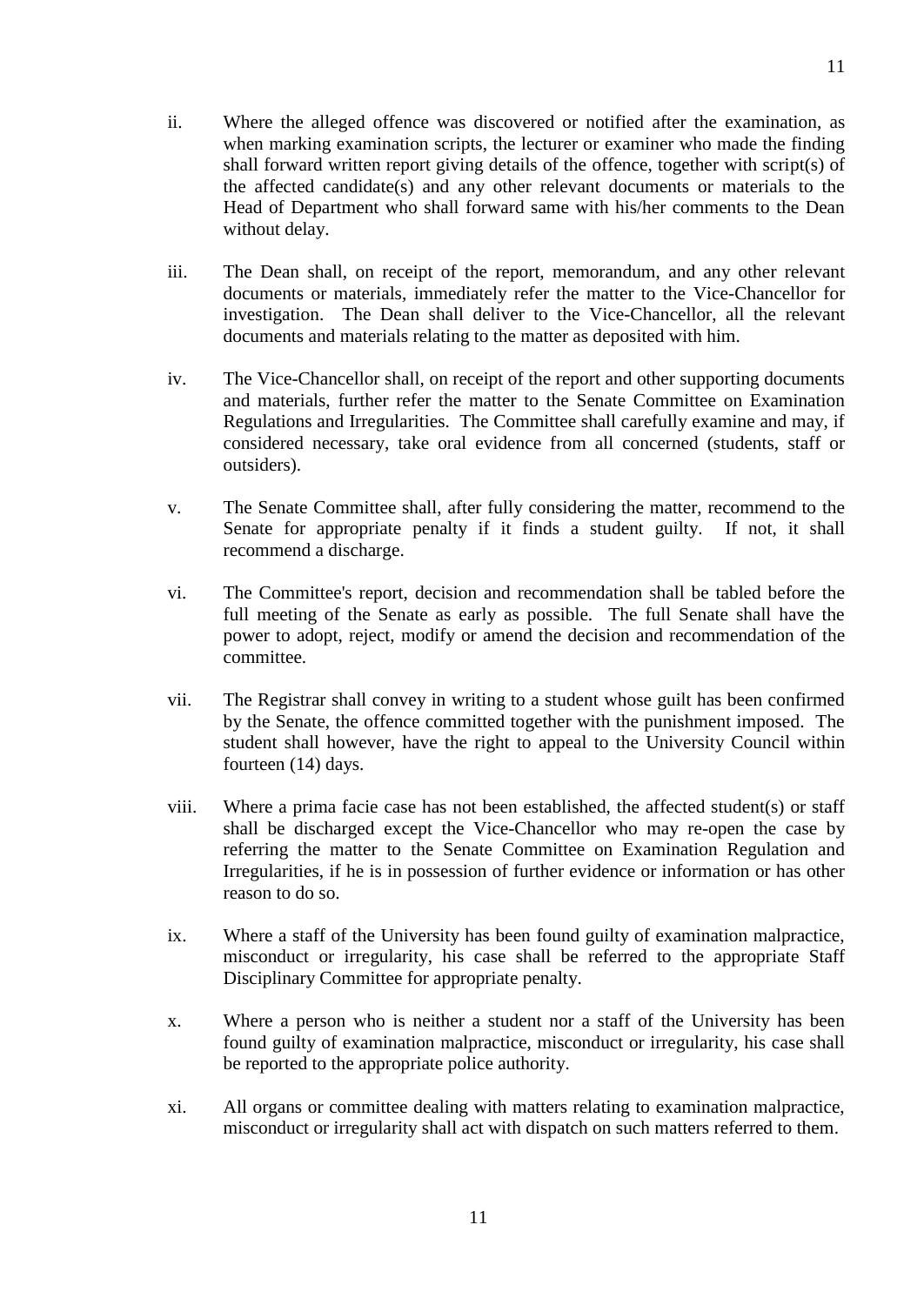# **8. COURSE CONTENTS**

| Course Code    | <b>Course Title</b>                          | Credit                      | Course        |
|----------------|----------------------------------------------|-----------------------------|---------------|
|                |                                              | Units                       | <b>Status</b> |
| <b>ACC 101</b> | Introduction to Accounting I                 | 3                           | Core          |
| <b>BSM</b> 101 | <b>Introduction to Business I</b>            | 3                           | Core          |
| <b>BSM</b> 103 | Elements of Economics I                      | 3                           | Core          |
| <b>BSM</b> 105 | <b>Business Mathematics I</b>                | 3                           | Core          |
| <b>ACC 107</b> | Introduction to Computer Applications in     | $\mathcal{D}_{\mathcal{L}}$ | Core          |
|                | Accounting I                                 |                             |               |
| <b>GST 111</b> | <b>Communication in English</b>              | $\overline{2}$              | Core          |
| <b>GST121</b>  | Use of library, Study Skills and Information | $\overline{2}$              | Core          |
|                | <b>Communication Technology</b>              |                             |               |
|                | <b>Sub-Total Core Courses</b>                | 18                          |               |
|                | <b>Elective Courses</b>                      |                             |               |
| <b>SOC 101</b> | Introduction to Sociology I                  | 2                           | Elective      |
| <b>PSY 101</b> | Introduction to Psychology I                 | 2                           | Elective      |
| <b>ACC</b> 111 | Introduction to capital markets 1            | 2                           | Elective      |
| <b>BSM</b> 113 | Money, Banking and Economy I                 | $\overline{2}$              | Elective      |
|                | <b>Total Credit Units</b>                    | 20                          |               |
|                |                                              |                             |               |

# **100 LEVEL FIRST SEMESTER**

# **100 LEVEL SECOND SEMESTER**

| <b>Course Code</b> | <b>Course Title</b>                      | Credit                      | Course        |
|--------------------|------------------------------------------|-----------------------------|---------------|
|                    |                                          | Units                       | <b>Status</b> |
| <b>ACC 102</b>     | Introduction to Accounting II            | 3                           | Core          |
| <b>BSM</b> 102     | <b>Introduction to Business II</b>       | 3                           | Core          |
| <b>BSM 104</b>     | Elements of Economics II                 | 3                           | Core          |
| <b>BSM 106</b>     | <b>Business Mathematics II</b>           | 3                           | Core          |
| <b>ACC 108</b>     | Introduction to Computer Applications in | $\overline{2}$              | Core          |
|                    | Accounting II                            |                             |               |
| <b>GST112</b>      | Logic, Philosophy and Human existence    | 2                           | Core          |
|                    |                                          |                             |               |
|                    | <b>Sub-Total Core Courses</b>            | 16                          |               |
|                    | <b>Elective Courses</b>                  |                             |               |
| <b>SOC 102</b>     | Introduction to Sociology II             | 3                           | Elective      |
| <b>PSY 102</b>     | Introduction to Psychology II            | 2                           | Elective      |
| <b>ACC 112</b>     | Introduction to capital market II        | 2                           | Elective      |
| <b>BSM</b> 114     | Money, Banking and Economy II            | $\mathcal{D}_{\mathcal{L}}$ | Elective      |
|                    | <b>Total Credit Units</b>                | 18                          |               |
|                    |                                          |                             |               |

# **200 LEVEL FIRST SEMESTER**

| Course Code   Course Title |                                           | Credit Units | Course        |
|----------------------------|-------------------------------------------|--------------|---------------|
|                            |                                           |              | <b>Status</b> |
| <b>ACC 201</b>             | Introduction to Financial Accounting I    |              | Core          |
| <b>BSM 201</b>             | Principles and Techniques of Management I |              | Core          |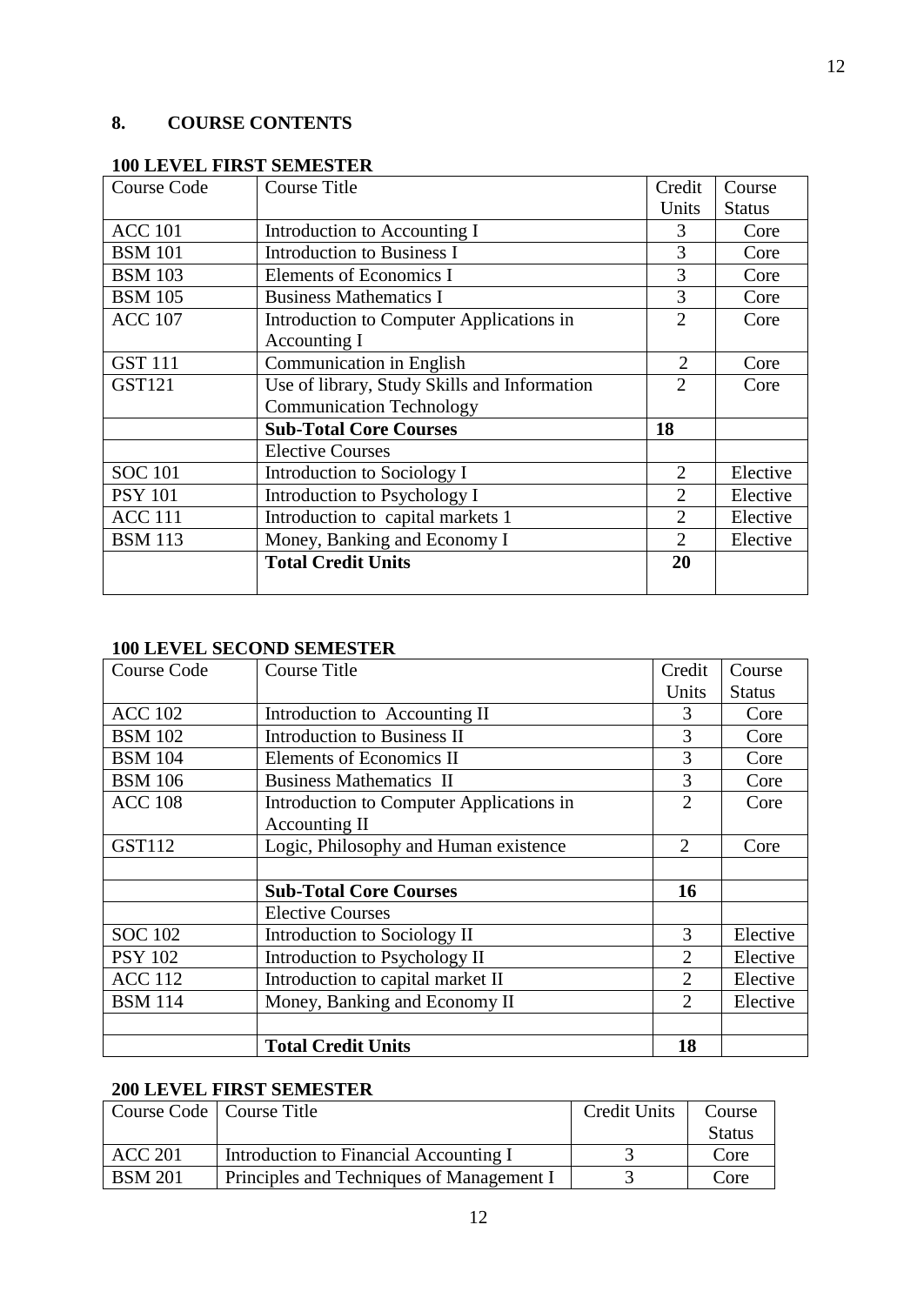| <b>BSM 203</b> | <b>Business Statistics I</b>          | 3                           | Core     |
|----------------|---------------------------------------|-----------------------------|----------|
| <b>ACC 205</b> | Introduction to Cost and Management   | 3                           | Core     |
|                | Accounting                            |                             |          |
| <b>ACC 207</b> | <b>Introduction to Finance</b>        | $\overline{2}$              | Core     |
| <b>BSM 207</b> | Economic Theory I                     | $\overline{2}$              | Core     |
| <b>GST 211</b> | History and philosophy of science     | $\mathcal{D}_{\mathcal{L}}$ | Core     |
| <b>EPS 201</b> | <b>Entrepreneurship Studies I</b>     | $\overline{2}$              | Core     |
|                | <b>Sub-Total Core Courses</b>         | 20                          |          |
|                | Elective                              |                             |          |
| <b>ACC 211</b> | Capital and Money Market Institutions | $\mathcal{D}_{\cdot}$       | Elective |
| <b>BSM 213</b> | <b>Business Communications</b>        | $\overline{2}$              | Elective |
| <b>BSM 215</b> | <b>Fundamentals of Selling</b>        | $\overline{2}$              | Elective |
|                | <b>Total Credit Units</b>             | 22                          |          |

# **200 LEVEL SECOND SEMESTER**

| <b>Course Code</b> | <b>Course Title</b>                         | <b>Credit Units</b> | Course        |
|--------------------|---------------------------------------------|---------------------|---------------|
|                    |                                             |                     | <b>Status</b> |
| <b>ACC 202</b>     | <b>Introduction Financial Accounting II</b> | 3                   | Core          |
| <b>BSM 202</b>     | Principles and Techniques of Management II  | 3                   | Core          |
| <b>BSM 204</b>     | <b>Business Statistics II</b>               | $\overline{2}$      | Core          |
| <b>BSM 208</b>     | Economic Theory II                          | $\overline{2}$      | Core          |
| <b>ACC 210</b>     | <b>Taxation I</b>                           | $\overline{2}$      | Core          |
| <b>ACC 212</b>     | Auditing I                                  | $\overline{2}$      | Core          |
| <b>EPS 202</b>     | <b>Entrepreneurship Studies II</b>          | $\overline{2}$      | Core          |
| <b>GST 222</b>     | Peace Studies and Conflict Resolution       | $\overline{2}$      | Core          |
|                    | <b>Sub-Total Core Courses</b>               | 18                  |               |
|                    | Electives                                   |                     |               |
| <b>BSM 214</b>     | <b>Economics of Banking Operations</b>      | $\overline{2}$      | Elective      |
| <b>BSM 216</b>     | <b>E</b> Business                           | $\overline{2}$      | Elective      |
| <b>BSM 210</b>     | <b>Elements of Marketing</b>                | 3                   | Elective      |
|                    | <b>Total Credit Units</b>                   | 20                  |               |

## **300 LEVEL FIRST SEMESTER**

| <b>Course Code</b> | <b>Course Title</b>           | <b>Credit Units</b> | <b>Course</b> |
|--------------------|-------------------------------|---------------------|---------------|
|                    |                               |                     | <b>Status</b> |
| <b>ACC 301</b>     | Financial Accounting I        | 3                   | Core          |
| <b>ACC 303</b>     | <b>Cost Accounting</b>        | 3                   | Core          |
| <b>ACC 305</b>     | <b>Taxation II</b>            | 2                   | Core          |
| <b>BSM 303</b>     | <b>Business Law</b>           | 3                   | Core          |
| <b>EPS 301</b>     | Entrepreneurship Vocation I   |                     | Core          |
|                    | <b>Sub-Total Core Courses</b> | 15                  |               |
|                    | <b>Electives</b>              |                     |               |
| <b>ECO 307</b>     | <b>Development Economics</b>  | $\overline{2}$      |               |
| <b>ECO 309</b>     | <b>Public Policy</b>          | 2                   |               |
|                    |                               |                     |               |
|                    | <b>Total Credit Units</b>     | 17                  |               |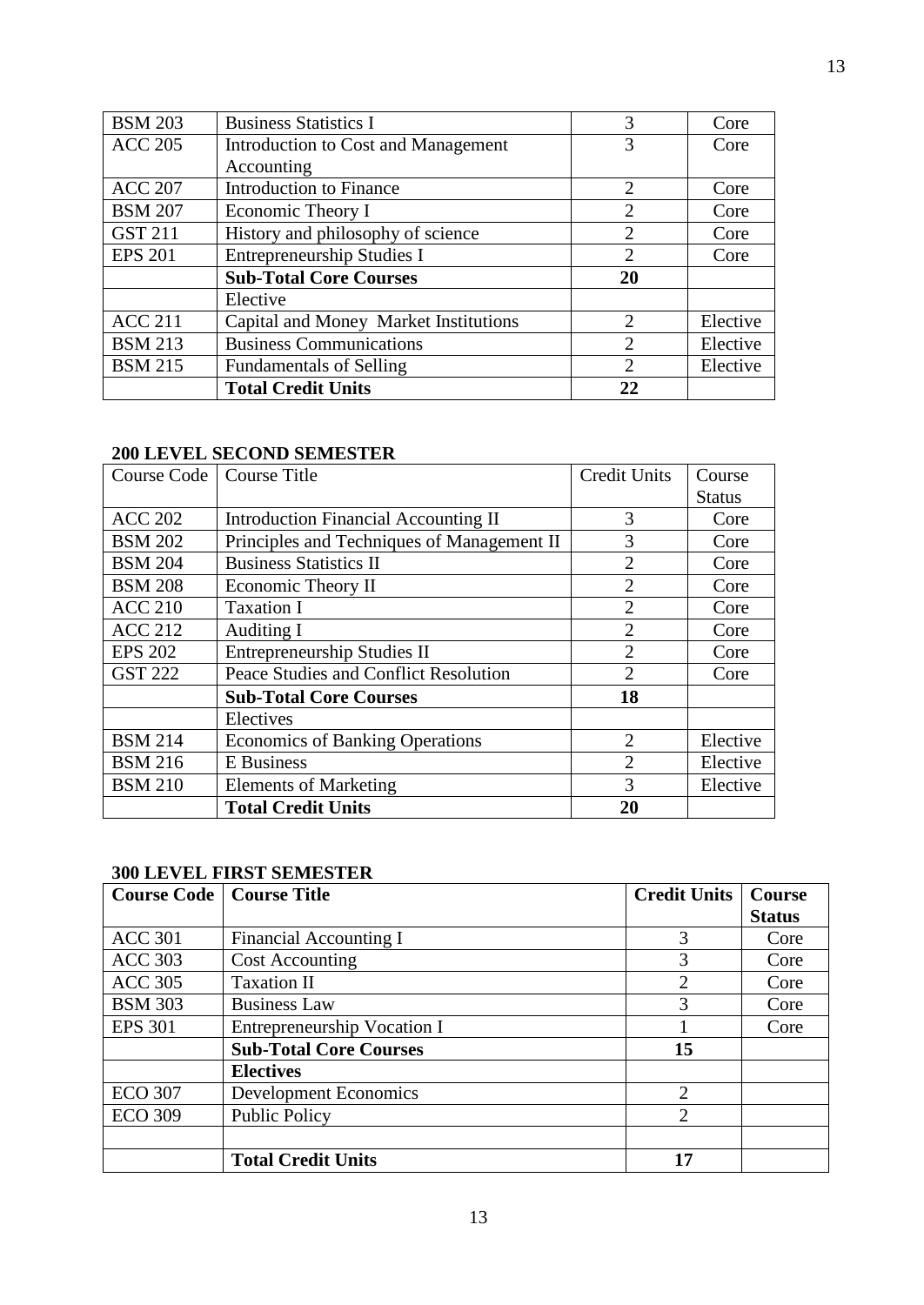# **300 LEVEL SECOND SEMESTER**

| <b>Course Code</b> | <b>Course Title</b>                | <b>Credit Units</b>         | <b>Course</b> |
|--------------------|------------------------------------|-----------------------------|---------------|
|                    |                                    |                             | <b>Status</b> |
| <b>ACC 302</b>     | <b>Management Accounting</b>       | 3                           | Core          |
| <b>ACC 304</b>     | <b>Production Management</b>       | 3                           | Core          |
| <b>BSM 306</b>     | <b>Elements of Government</b>      | 3                           | Core          |
| <b>ACC 308</b>     | Research Methods in Accounting     | 3                           | Core          |
| <b>ACC310</b>      | Petroleum Accounting               | $\mathcal{D}_{\mathcal{L}}$ |               |
| <b>EPS 302</b>     | <b>Entrepreneurship VocationII</b> |                             | Core          |
|                    | <b>Sub-Total Core Courses</b>      | 15                          |               |
|                    | <b>Electives</b>                   |                             |               |
| <b>BSM 302</b>     | <b>Comparative Management</b>      | 2                           |               |
| <b>BSM 322</b>     | Structure of the Nigerian Economy  | $\overline{2}$              |               |
| <b>BSM 314</b>     | <b>Consumer Behaviour</b>          | $\mathcal{D}_{\mathcal{L}}$ |               |
|                    | <b>Total Credit Units</b>          | 17                          |               |

## **400 LEVEL FIRST SEMESTER**

| <b>Course Code</b> | <b>Course Title</b>                       | <b>Credit Units</b> | <b>Course</b> |
|--------------------|-------------------------------------------|---------------------|---------------|
|                    |                                           |                     | <b>Status</b> |
| <b>ACC 401</b>     | <b>Advanced Financial Accounting</b>      | 3                   | Core          |
| <b>BSM 403</b>     | <b>Management Information System</b>      | 3                   | Core          |
| <b>ACC 405</b>     | <b>Public Sector Accounting</b>           | 3                   | Core          |
| <b>BSM 407</b>     | <b>Financial Management</b>               | 3                   | Core          |
| <b>BSM 409</b>     | <b>Business Policy I</b>                  | 3                   | Core          |
| <b>BSM 415</b>     | Undergraduate management Aptitude Studies |                     |               |
|                    | (UMAS)I                                   |                     |               |
|                    | <b>Sub-Total Core courses</b>             | 16                  |               |
|                    | <b>Electives</b>                          |                     |               |
| <b>ACC 411</b>     | Elements of Forensic Accounting           | $\mathfrak{D}$      |               |
| <b>ACC 413</b>     | Public finance                            | $\mathfrak{D}$      |               |
|                    |                                           |                     |               |
|                    | <b>Total Credit Units</b>                 | 18                  |               |

# **400 LEVEL SECOND SEMESTER**

| <b>Course</b>  | <b>Course Title</b>                       | <b>Credit</b>  | <b>Course</b> |
|----------------|-------------------------------------------|----------------|---------------|
| Code           |                                           | <b>Units</b>   | <b>Status</b> |
| <b>ACC 402</b> | <b>International Accounting</b>           | 3              | Core          |
| <b>ACC 404</b> | Auditing II                               | 3              | Core          |
| <b>BSM 406</b> | <b>Analysis for Business Decisions</b>    | 3              | Core          |
| <b>ACC 408</b> | <b>Research Project</b>                   | 6              | Core          |
| <b>BSM 410</b> | <b>Business Policy II</b>                 | 3              | Core          |
|                | <b>Sub-total-core courses</b>             | 18             |               |
|                | <b>Electives</b>                          |                |               |
| <b>BSM 402</b> | <b>International Business</b>             | $\overline{2}$ |               |
| <b>ACC 414</b> | <b>Financial Statement Analysis</b>       | $\overline{2}$ |               |
| <b>BSM</b> 416 | Undergraduate management Aptitude Studies |                |               |
|                | (UMAS)II                                  |                |               |
|                | <b>Total Credit Units</b>                 | 20             |               |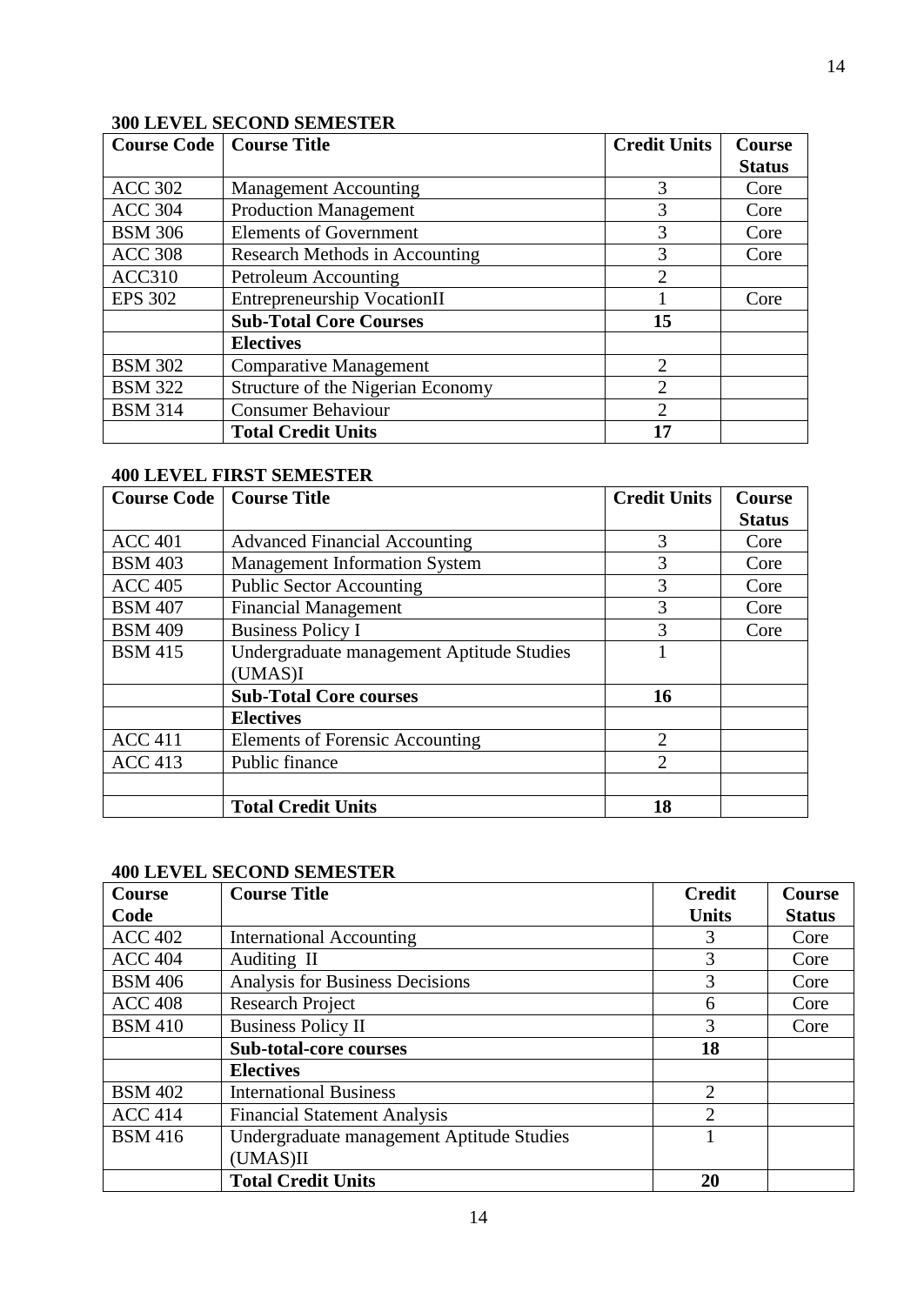| <b>Level</b> |     | <b>Core Courses</b> |       |                | <b>Electives</b> |       |       |
|--------------|-----|---------------------|-------|----------------|------------------|-------|-------|
|              |     | Semester            |       |                | Semester         |       |       |
|              | 1st | 2nd                 | Total | 1st            | $2^{nd}$         | Total | Grand |
|              |     |                     |       |                |                  |       | Total |
| 100          | 18  | 16                  | 34    | 2              | 2                | 4     | 38    |
| 200          | 20  | 18                  | 38    | 2              | $\overline{2}$   |       | 42    |
| 300          | 15  | 15                  | 30    | $\overline{2}$ | $\overline{2}$   | 4     | 34    |
| 400          | 16  | 18                  | 34    | $\mathfrak{D}$ | 2                |       | 38    |
| Total        | 69  | 67                  | 136   | 8              | 8                | 16    | 152   |

#### Minimum credit units for graduation:

a) **UTME Students(four years**)

| Total | 144 units |
|-------|-----------|
|       |           |
|       |           |

**b) Direct Entry (Three years)**

Core courses…………..90 units Electives………………18 units

**Total 108units**

### **9. COURSE DESCRIPTION**

### **100 LEVEL**

### **ACC 101: Introduction to Accounting I (3 Units)**

- Definition, nature and scope of accounting in human society;
- The role of accountants;
- The accounting function and its relationship with information system of organizations;
- Accounting procedure and systems;
- Brief history of accounting;
- Introduction to double-entry book-keeping systems;
- The Trial Balance, Accruals, Prepayment and Adjustments;
- Accounting concepts and conventions;
- Books of accounts (day books, journal etc);
- Manufacturing, trading and profit and loss accounts and balance sheets of sole traders;
- Methods of keeping of accounting records (manual and electronic).

#### **ACC 102: Introduction to Accounting II (3 units)**

- Distinction between capital and revenue expenditure and income;
- The concept of depreciation (methods and application);
- Incomplete records and single entry book keeping;
- Correction of errors;
- Accounting of non-trading organizations;
- Control accounts and bank reconciliation statements;
- Introduction to cost and management accounting;
- Introduction to auditing and taxation;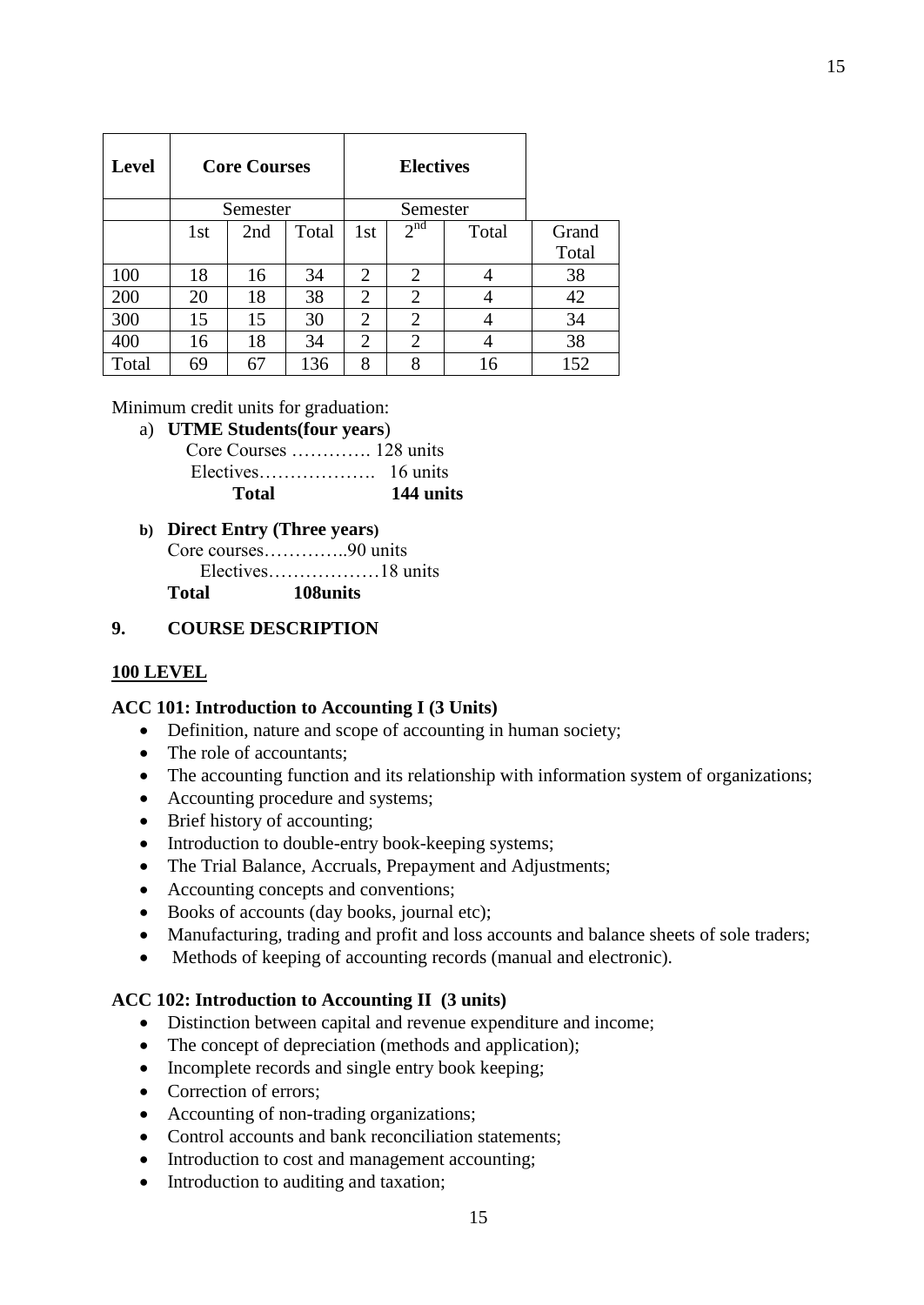• Introduction to public and business finance.

#### **BSM 101 Introduction to Business I (3 units)**

The objective of this course is to provide is students with a basic background in business necessary for the proper understanding of the structure and operations of business within organizational framework. The course will therefore include the following: the scope of business, the character of business from social, legal and economic perspectives. Forms of ownership, organization and management.Marketing, production, finance and accounting functions.Government and business.The social responsibility of business.International business.Problems of Nigerian business enterprises.

16

#### **BSM 102 Introduction to Business II (3 units)**

The course seeks to introduce students to the functional areas of Business, their importance and relationship. The production, the marketing, the personnel and management and the finance function.

The Production Function: Production process in the manufacturing and service industries. Principles of efficient production, materials management and quality control.

The Marketing Function: The need for and functions of marketing, the various types of markets, planning for product development. Distribution systems and channels, utility of time, place and form. The importance of pricing and promotion of the marketing function.

The Finance and Accounting Function: Money in its various forms. Determining financial needs of business, Importance of finance, financial structure, role of accounting.

Personnel and Management Function: The role of personnel, management and labour relations. Human behaviour in organizations.Problems of sub optimization, goal congruence in business.

#### **BSM 103:Elements ofEconomics I(3 Units)**

- Elements of price theory, function and the derivation of individual market demand curves for a commodity;
- Supply function and the derivation of individual and market supply curves;
- Interactions of supply and demand and the idea of equilibrium under competition, price control;
- Change and adjustment under a pricing system;
- Elasticity of demand and supply;
- Cobweb theory;
- Utility analysis;
- Production function and the law of variable proportions;
- Cost curves in the short-run and long run;
- Theory of the firm: competition, monopoly and oligopoly.

### **BSM 104: Elements of Economics II (3 Units)**

- The concept of national income;
- The circular flow of income;
- National income accounting;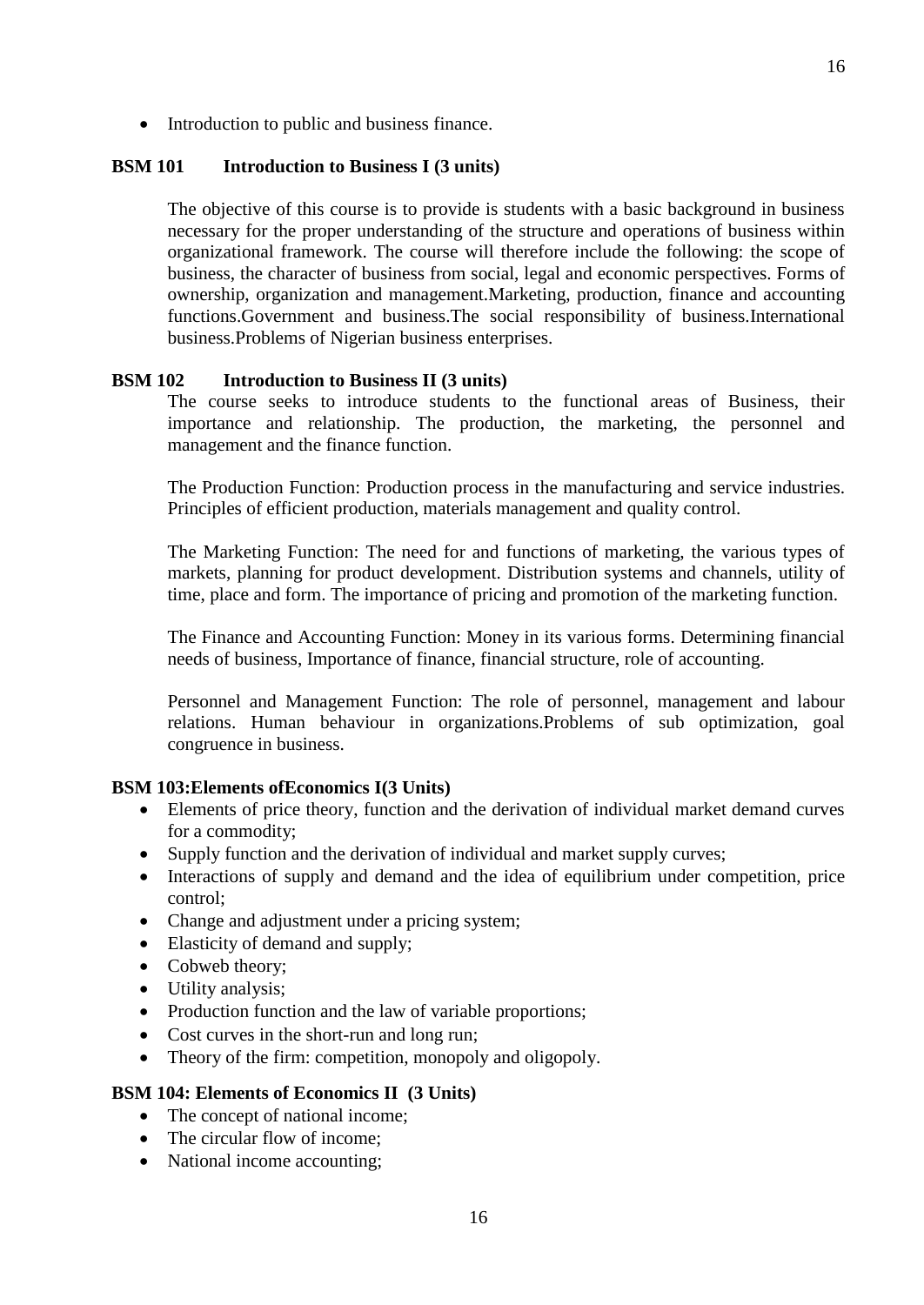- 
- Aggregate economic variables and determination of level of economic activity;
- The components of national income like consumption, investment and government;
- The Classic and Keynesian systems;
- Paradox of thrift;
- Simple model national income determination.

# **BSM 105:BusinessMathematics I (3 units)**

- Role of maths in business.
- Mathematical concepts in business;
- set theory,
- factors and exponents,
- functions, progressions.
- Coordinate geometry,
- inequalities, absolute values. Complex numbers;
- introduction to differentiation and integration equation;
- differential equations;
- factors and factor addition; derivations, limits and continuity

# **BSM 106: Business Mathematics II (3 units)**

- Introduction and limits to differential calculus:
- First principle of derivative and general rules of differentiation;
- Differentials, higher order derivatives and applications of derivatives;
- Maxima-minima functions:
- Indefinite and definite integration and applications;
- Multiple, special, numerical (approximate) methods of integration;
- Lagrange's multiplier.

# **ACC 107: Introduction to Computer Applications in Accounting I (2units)**

- Definition and brief history of computers;
- Characteristics of computers;
- Strengths and limitations of computers;
- The why and how of computers;
- Types of computers (e.g. analog, digital and hybrid);
- Parts of computer configuration;
- Data transmission equipment and data validation including error detection;
- Concepts of system analysis design and installation;
- Programming, flow-charting, decision table etc

# **ACC 108: Introduction to Computer Applications in AccountingII (2 units)**

- Relevance of computers in accounting;
- Introduction to computer software relevant to accounting;
- Operating systems (functions and classifications e.g. windows etc);
- Application software (word processors, spreadsheets, databases, payroll packages);
- External factors affecting computer applications;
- Functions and components of computer hardware and software;
- Input devices;

.

• Output devices;

17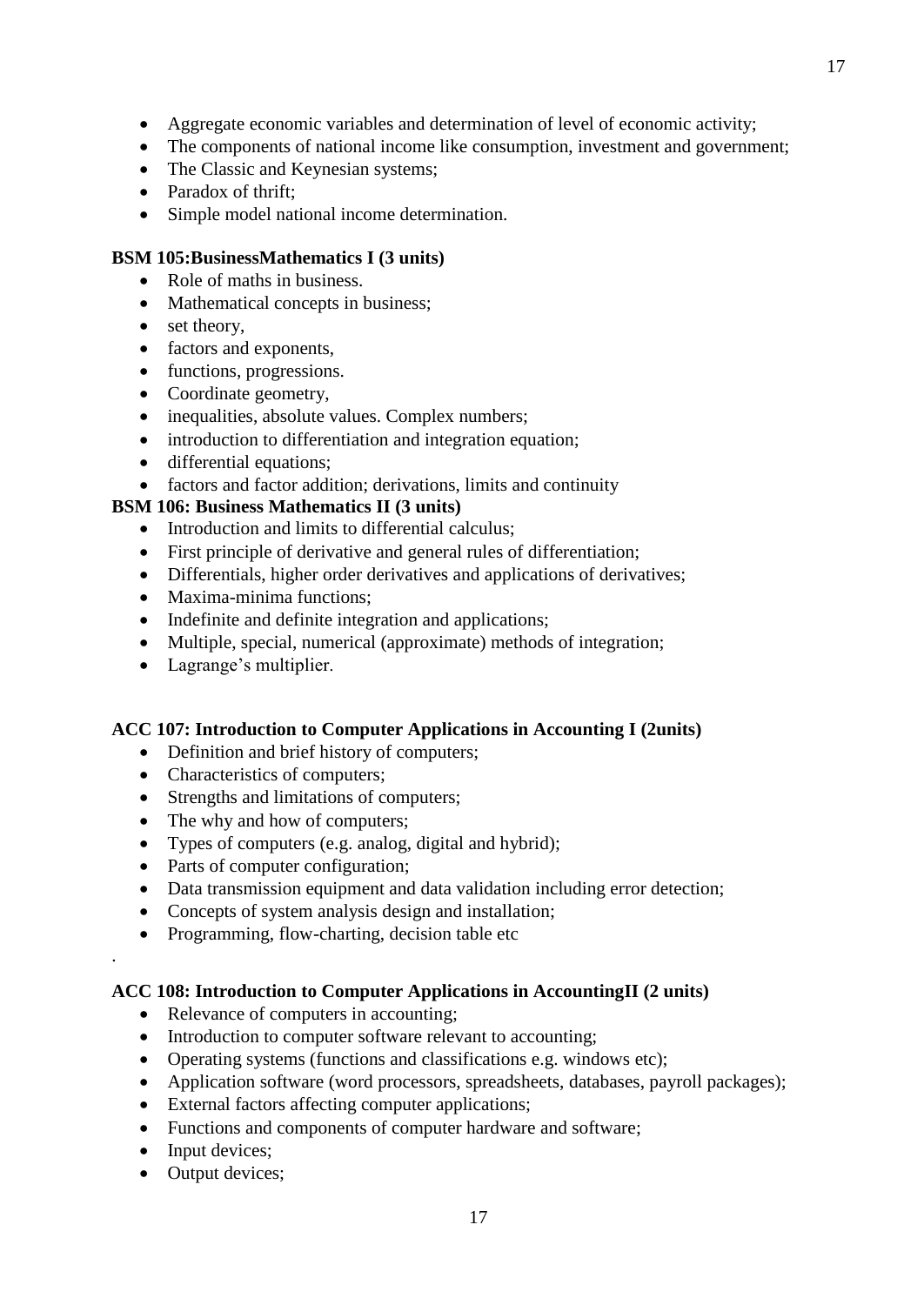- Storage devices;
- Practical operations

### **ACC 111: Introduction to Capital Market I (2 Units)**

- Overview of financial markets;
- Historical development of Nigerian Capital Market;
- Benefits of the capital market;
- The primary market:
- The secondary market;
- The commodities market:
- Capital market intermediaries and their roles;
- An introduction to instruments traded in the capital market;
- The role of Securities and Exchange Commission in capital market regulation;
- Meaning and role of collective investment scheme in developing the capital market.

### **ACC 112: Introduction to Capital Market II (2 Units)**

- The Role of the Nigerian Capital Market in economic development of the Nation;
- Institutional framework of the Nigerian Capital Market;
- Utilizing the capital market to finance business operations;
- Essence of financial market regulation;
- Statutory regulation in the capital market:
- Non-statutory regulators in the capital market;
- The roles and functions of stockbrokers and issuing houses;
- Venture capital and its importance in the capital market.

### **GST 111: Communication in English (2 units)**

- Grammar development;
- Listing skills;
- Reading skills;
- $\bullet$  Speaking skill;
- Writing skills;
- Note taking skills (e.g. extraction of salient points, use of abbreviations, information blending and recording).
- Specific communication functions in administration (e.g. planning, plan execution, convening, chairing a meeting, report writing, minutes writing etc.);
- Specific communication functions in business (e.g. praising, criticizing, explaining, contacting persuading, etc).

### **GST 121: Use of library, Study Skills and Information Communication Technology(2units)**

- Brief history of libraries, library and education;
- University libraries and other types of libraries, study skills (reference services).
- Types of library materials, using library resources including e-learning, e-materials; etc.
- Understanding library catalogues(card, OPAC, etc) and classification.
- Copyright and its implications;
- database resources, bibliographic citations and referencing.
- Development of modern ICT;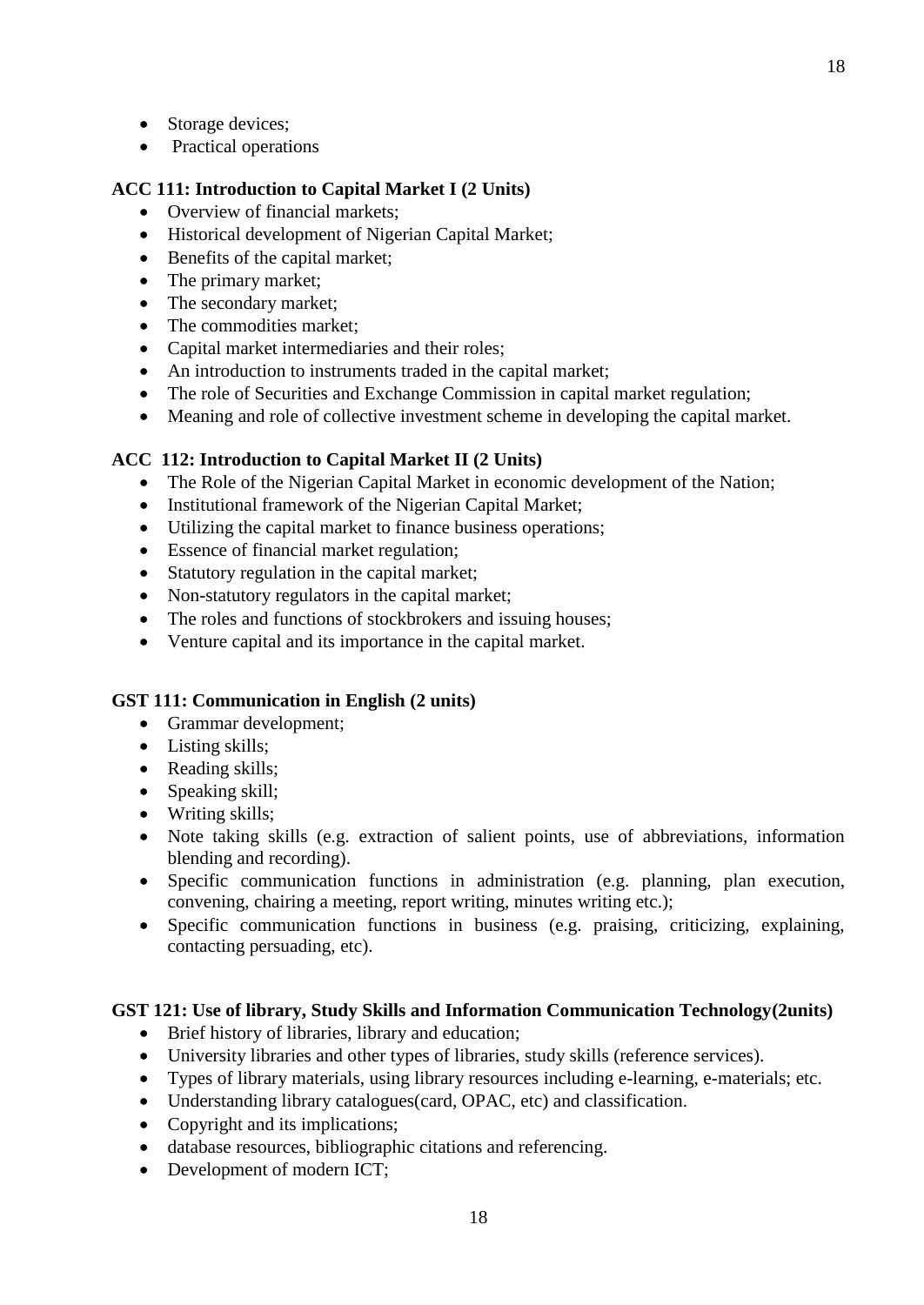- Hardware technology;
- Software technology, input devices, storage devices, output devices;
- Communication and internet services, word processing skills(typing, etc)

### **GST 112:Logic, Philosophy and Human existence**

- A brief survey of the main branches of philosophy symbolic logic;
- Special symbols in symbolic logic-conjunction, negation, affirmation, disjunction, equivalent and conditional statements of law of tort.
- The method of deduction using rules of inference and bi-conditionals qualification theory.
- Types of discourse;
- Nature or arguments,
- Validity and soundness; techniques for evaluating arguments;
- Distinction between inductive and deductive inferences; etc.
- (Illustration will be taken from familiar texts, including literature materials, novels, law reports and newspaper publications).

### **BSM 113 Money, Banking and Economy (2 units)**

- Nature, forms and functions of money:
- Banking concepts;
- Principles and functions of different banking institutions;
- Money creation;
- The banks and capital markets;
- Money and economic activity;
- Trade and finance

### **BSM 114 Principles of Banking (2 units)**

- General relationship between banker and customer.
- Types of accounts.
- Special relationships(e.g. mandates and power of attorney, appropriation of payments, setoff, confidentiality bankers opinion, indemnities.
- Banking operations.
- Principles of good lending.
- Preparation, interpretations and criticism of financial statements such as balance sheets, income statements, cash and fund flow forecast for lending purposes.

# **200 LEVEL**

### **ACC 201:Introduction to Financial AccountingI (3 units)**

- Introduction to double-entry book-keeping systems;
- The Trial Balance, Accruals, Prepayment and Adjustments;
- Accounting concepts and conventions;
- Books of accounts (day books, journal etc);
- Trading and profit and loss accounts and balance sheets of sole traders
- Manufacturing Accounts.
- Adjustments to final accounts (creation of reserves and provisions);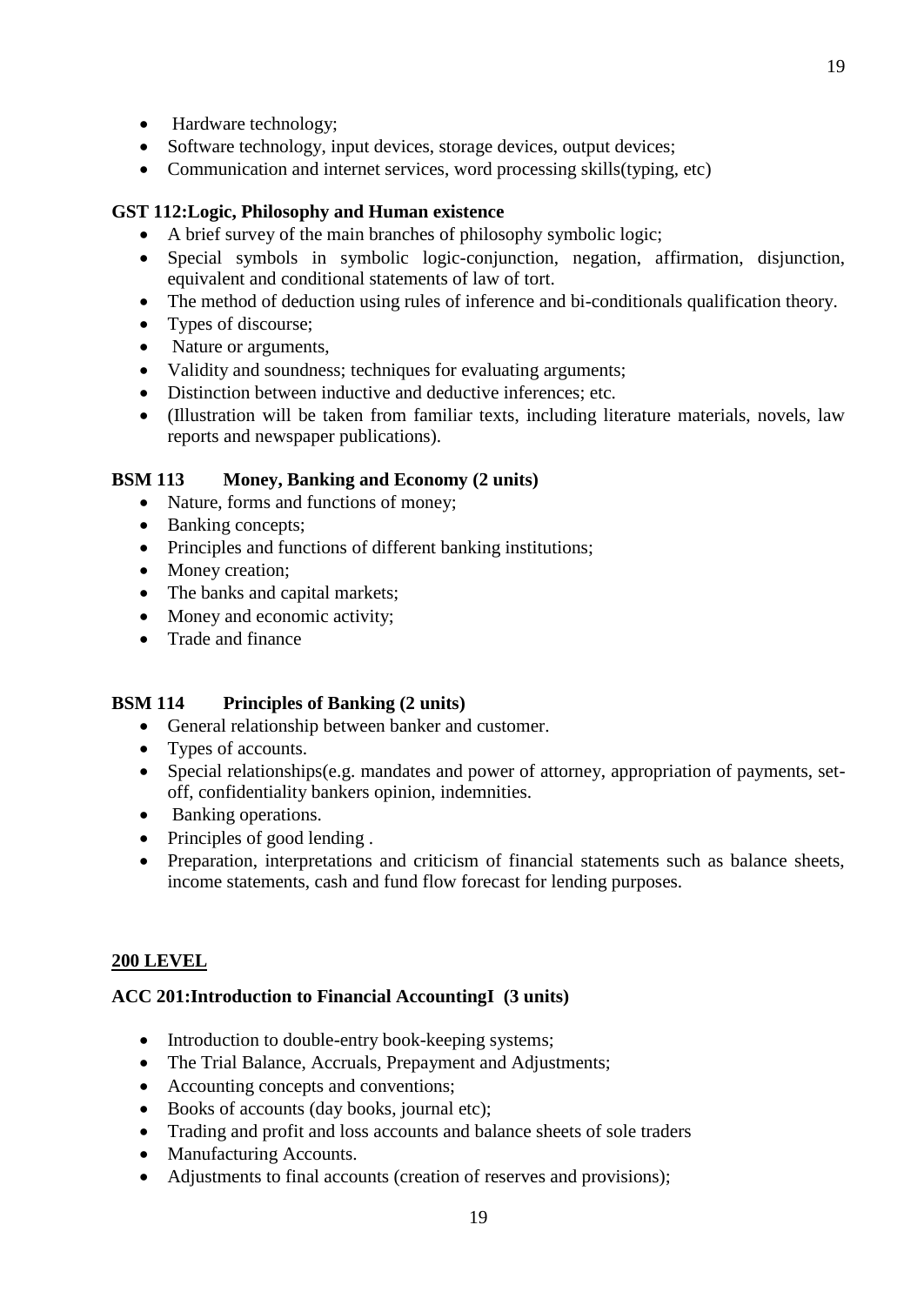- Control accounts and self balancing ledgers;
- Bank transactions and reconciliation statements:
- Integrated accounts;
- Departmental accounts.

### **ACC 202: Introduction to Financial Accounting II (3 units)**

- Introduction to partnership accounts (formation, change of and introduction of new partner, revaluation of assets and retirement of partners);
- Manufacturing accounts;
- Methods of computing stock losses and defalcation;
- Analysis of working capital;
- Cash flow statements:
- Introduction to company accounts;
- Introduction to interpretation of financial statements

# **BSM 201 Principles and Techniques of Management I (3 units)**

Basic concept of management; management principles, functions of the manager. Centralization and decentralization of authority: delegation span of management, departmentation. Planning and control, staffing and directing i.e. selection of manpower and appraisal**.**

# **BSM 202 Principles and Techniques of Management II (3 units)**

Management development. Nature of directing, motivation, leadership, controlling: the control process, control technique, recent developments in the control process. The challenges of indigenization, transferability of management.

### **BSM 203: Business Statistics I (3 Units)**

- The main objectives of this course are:
- to enable the students to have a firm and proper understanding of the nature and scope of business statistics.
- to help the student to validly appreciate the fundamental or basic activities and processes involved in business statistics including those of selection, collection and organization of basic facts into meaningful data as well as those of summarizing, presentation and analysis of data into useful information.
- to enable the students to understand the fundamental differences in the notion of statistical variables such as those of discrete variables and continuous variables against the background of a the background of a sound knowledge of the measures of central tendencies and measures of variability (dispersion).
- $\bullet$
- Nature of statistics, statistical inquiries, forms and design; The role of statistics;
- Basic concepts in statistics; Discrete and continuous variables; Functional relationships;
- Sources of data; Methods of collecting primary data; Presentation of statistical data;
- Measures of central tendency; Measures of dispersion, movements, Skewness and Kurtosis; Elementary probability distribution, Normal, Binomial, Poisson and Hyper geometric.

### **BSM 204: Business Statistics II (3 Units)**

• Elementary sampling theory;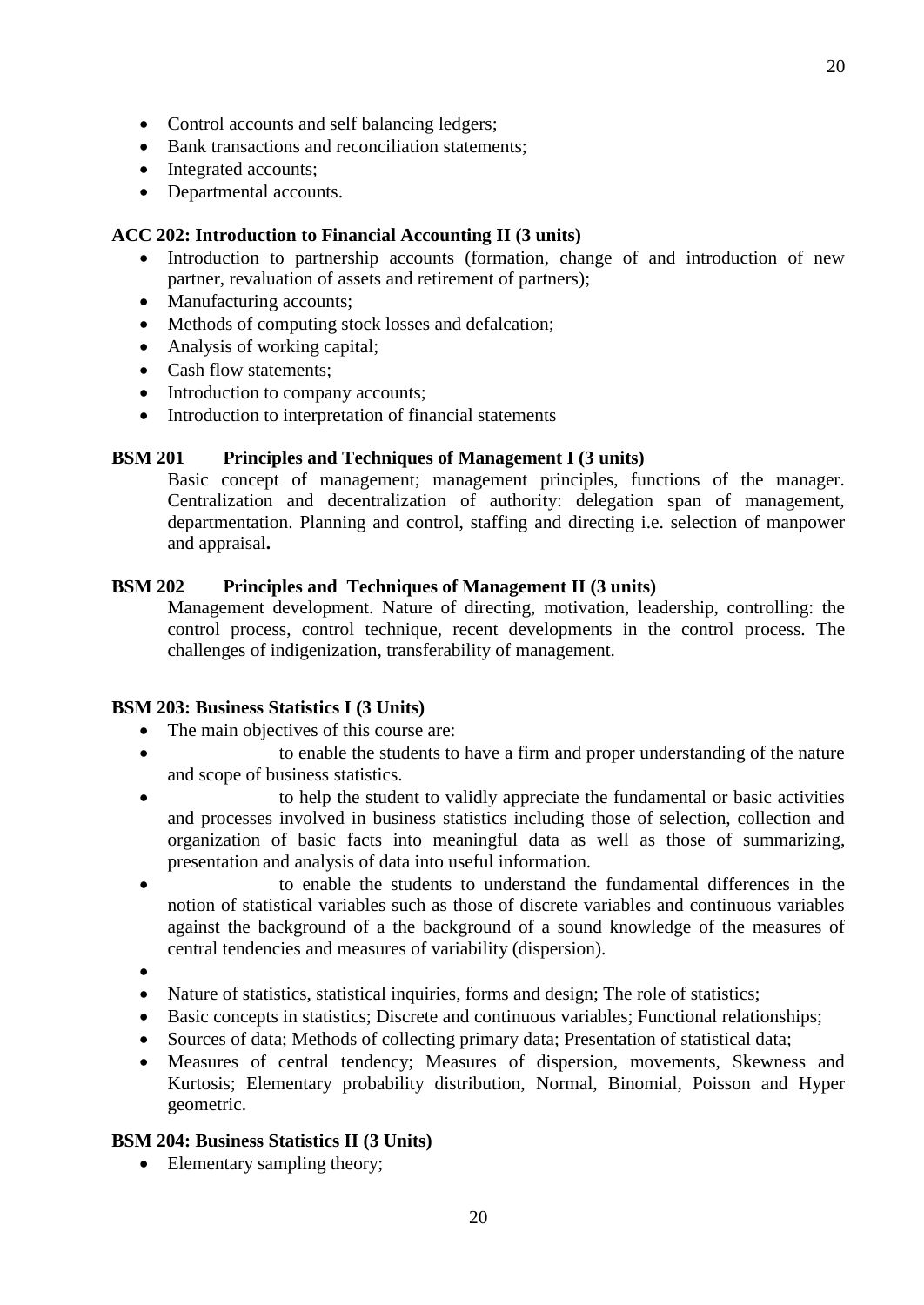- Estimation theory;
- Statistical decision theory:
- Tests of hypotheses for small and large samples;
- Chi-square distribution and test of goodness of fit;
- Linear regression;
- Correlation theory;
- Index numbers;
- Time series analysis:
- Analysis of variances (ANOVA)

### **ACC 205: Introduction to Cost and Management Accounting (3 units)**

- Nature, scope and functions of cost and management accounting;
- The distinction between cost, management, and financial accounting;
- Principles underlying the preparation and presentation of cost account for various types of business;
- The different meaning of cost viz historical, standard, marginal, average etc;
- Cost units and cost centres;
- Cost accounting for materials, labour, overhead and equipment;
- Introduction to job and process cost accounting;
- Elements of marginal cost, standard costing and budgetary control;
- Uses of accounting ratios: profit planning and profit analysis;
- Current problems and issues in cost and management accounting

### **ACC 207:Introduction to Finance (2 units)**

- Nature, scope and functions of finance;
- Sources of corporate capital;
- Investment decisions of firms under conditions of certainty and uncertainty;
- Problems of mutually exclusive projects;
- Capital rationing and inflation;
- Cost of capital as a decision criterion;
- Effects of leverage on the value of the firm and cost of capital;
- Capital structure decision and its relevance to dividend decision for the firm;
- Mathematics of finance.

# **BSM 207 Economic Theory I (2 units)**

An overview of efficient allocation of resources in a market economy.Theory of employment and distribution in perfectly and imperfectly competitive markets. Pricing factors of production: the classical theory of factor prices and the idea of marginal productivity. The theory of comparative costs.Marxist theory of factor price. Equilibrium analysis: static vs dynamic; stable vs unstable, partial equilibrium analysis. The theory of consumer behaviour.Universality of the law of demand.Theory of production and costs.Perfect competition, monopoly and imperfect competition.General equilibrium and welfare economics.

### **BSM 208 Economic Theory II (2 units)**

Application of circular flow of income.Concept of deficit financing as an instrument of economic growth.Business/trade cycles.International monetary system.Concepts of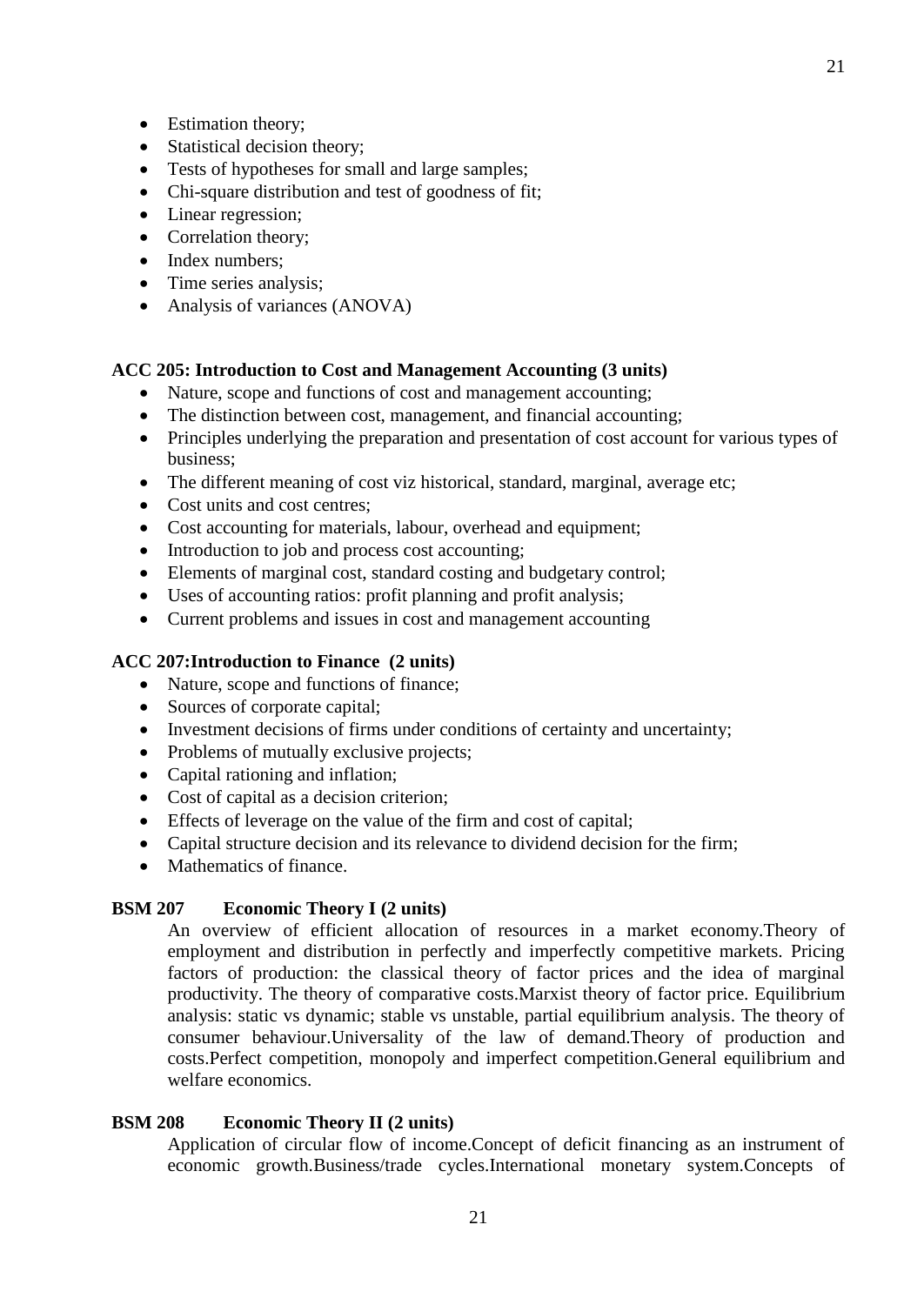22

economic growth and economic development.Poverty.The tools and instruments of macroeconomic policy and their relevance to the Nigerian economy. Aggregates demand and supply. The multipliers.Banks and the supply of money.The money market.The commodity market and the ISLM framework.Fiscal and monetary policy.Keynesian versus monetarists.Unemployment and inflation.The foreign sector and the international monetary system.

# **BSM213: Business Communication(2units)**

- Introduction:
- How and why people communicate and the barriers to effective communication; Routes of communication; Non-verbal communication and role of perception, attitude, congeniality and credibility and expectation; The importance of reading and listening skills; The process of planning business messages, developing an audience profile and selection of channel of communications.
- Written Communication:
- Types of communication advantages and disadvantages; Formats for memos, briefs, letters, reports, direct mail, adverts, press releases, job description.
- Oral Communication:
- The importance of verbal skills, questioning styles and persuasive languages; Effective use of the telephone.
- Meetings, Discussions and Interviews:
- The importance of meetings and interviews; Types of meetings and interviews structure and procedures; Participants, terminology and necessary documentation.
- Visual Communications:
- Planning and designing visual aids; The role of logo, letter heads and images in marketing; The value, impact and perception of colour, shapes and styles.
- Statistical Information:
- Presentation and effective interpretation of facts, figures, and findings the use of tables, charts and diagrams.
- Information Technology for Business Communication:
- IT and electronic office equipment systems; The importance of desktop computing, electronic networks and fax telex ad view data systems; Documents and data processing; IT and telephone communication.

# **ACC 210:Taxation I(2UNITS)**

- The law and practice of income tax relating to individual, partnership and company;
- The nature and computation of capital allowances;
- $\bullet$  Loss relief:
- Personal allowance and relief;
- Computation of tax liability and treatment of withholding tax;
- Objections, appeals, collection procedures and penalties.
- The structure of Nigerian Tax System;
- Role of taxation in Nigerian economic planning and development;
- Administration of taxation in Nigeria: functions of State Revenue Authority of Federal Board of Inland Revenue and Joint Tax Board.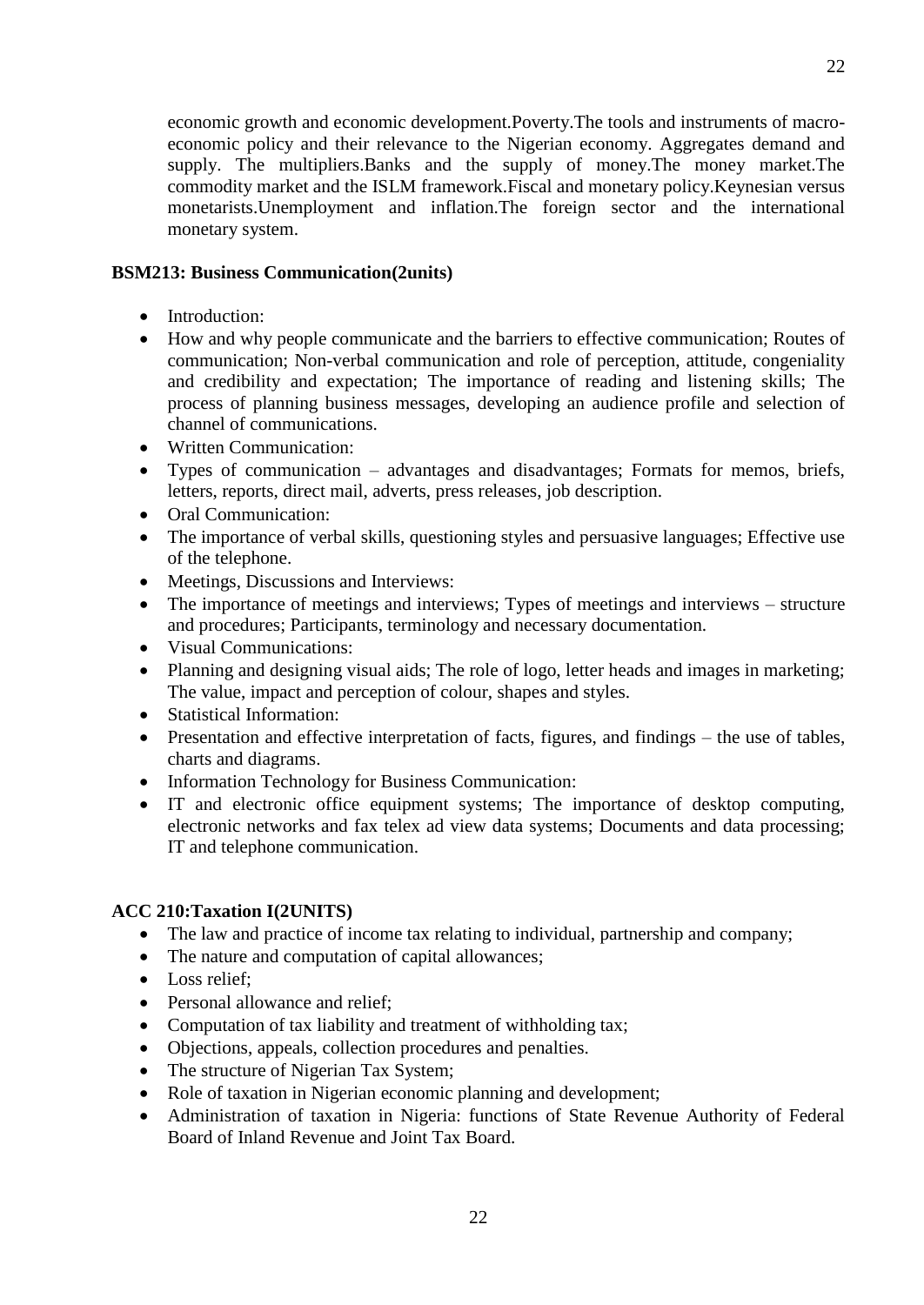### **ACC 211: Capital and Money Market Institutions (2 units)**

- Historical evolution of Capital Market in Nigeria;
- The type, role and operations of securities exchanges;
- Securities & Exchange Commission;
- Capital Market Operators;
- Trade associations and professional bodies;
- Primary mortgage institutions;
- Nigerian Social Insurance Trust Fund (NSITF);
- Pension Commission:
- Capital Trade Points, over the counter market and related developments;
- Central Securities Clearing/Depository Systems.

### **ACC 212:Auditing I(2units)**

- Definition and nature of auditing
- The purpose and types of audit;
- Appointment, removal, duties, rights, remuneration and liabilities of auditors;
- Place of auditor in the business community;
- Importance of general standards of professional responsibilities and concept of audit independence;
- Professional ethics;
- The object and form of audit report:
- Meaning of audit report and types of audit opinion;
- Concept of truth and fairness;
- Internal control:
- Audit evidence techniques and procedures;
- Elementary sampling techniques;
- Fraud: its detection and prevention;
- The effect of electronic data processing on auditing;

### **EPS 201-Entreprenuership Studies I**

- The historical and economic role of entrepreneurship.
- Theory and the practice of entrepreneurship.
- Starting and managing a new enterprise.
- Characteristics of entrepreneurs;
- The identification and evaluation of new venture opportunities;
- Resource utilization, strategy development and successful planning;
- Implementing and launching of new business venture.
- Analyses of case studies and developing of detail business plan for starting and owning and an enterprise.

### **BSM 215-Fundamentals of Selling(2 credits)**

The Role of Sales Force

- The image of selling
- Evolving orientations of organizations;
- The development of marketing concept and its impact on sales function
- The Characteristics of Sales People
- Variety of selling activities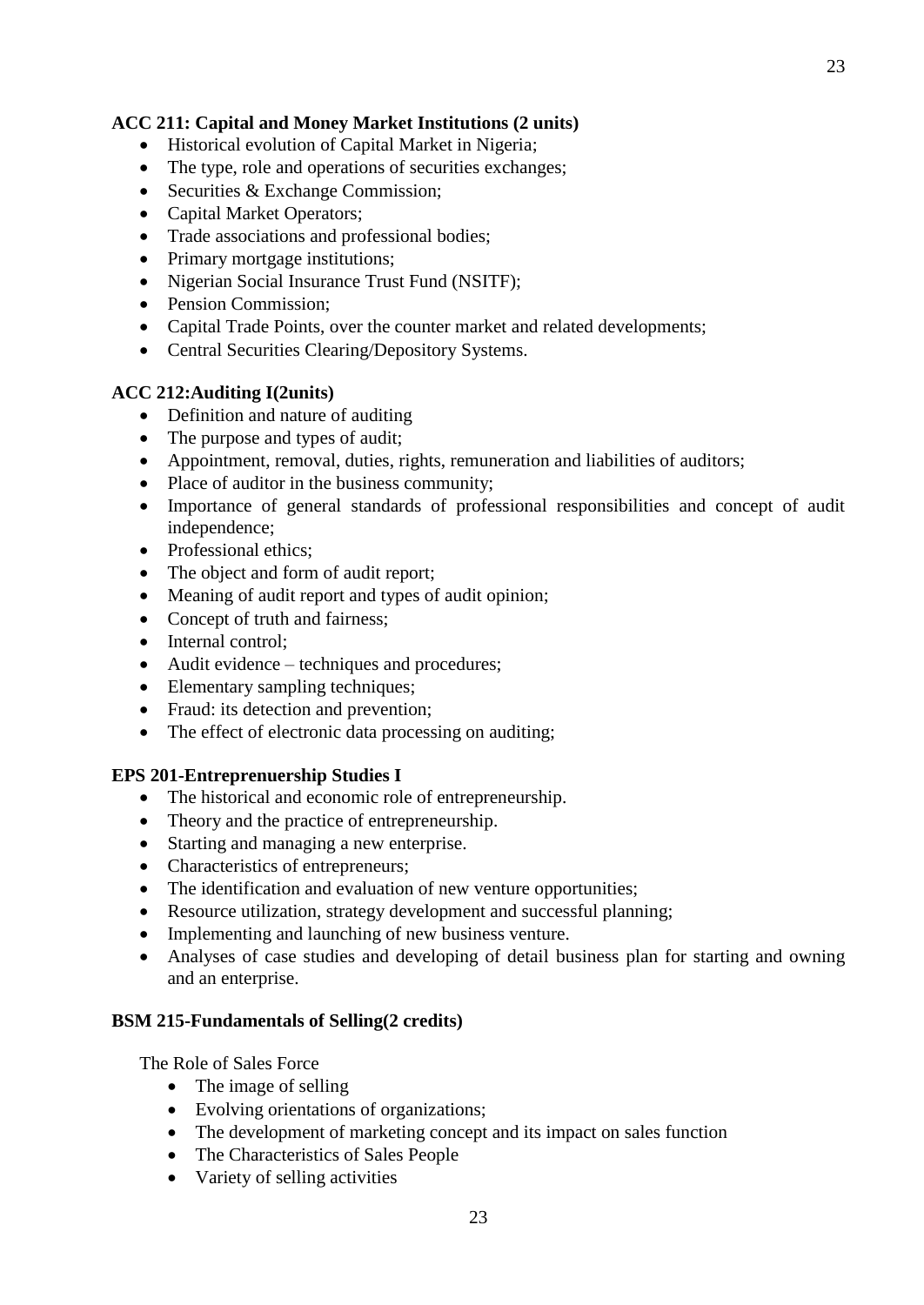- Characteristics and competence required for effective sales person
- Reviewing personal sales competence and identity
- Introducing the Sales Process
- Importance of planning and the role of telesales
- Prospecting and generating selling opportunities using available data
- Qualification of inquiries and turning prospects into leads
- Finding out about the potential customer
- Checking out product and competitor's knowledge
- Planning the sales meeting
- Need and problem identification-the importance of listening and questioning
- The sales presentation
- Basic negotiation techniques
- Identity and dealing with objections
- Closing of sale-selecting appropriate techniques
- The follow-up to ensure customer satisfaction
- Sales planning and Reporting
- Roles of the sales manager as planner and controller of the personnel
- Types and format for providing sales and market feedback to the organization
- Techniques for planning and controlling the sales of person's effort.

### **EPS 202-Entrepreneurship Skills (2 units)**

- Introduction to entrepreneurship and new venture creation;
- Entrepreneurship in theory and practice;
- The opportunity, forms of business staffing, marketing and the new venture;
- Determining capital requirements, raising capital;
- Financial planning and management;
- Starting a new business, feasibility studies;
- Innovation;
- Legal issues;
- Insurance and environmental considerations.
- Possible business opportunities in Nigeria.

### **GST 222-Peace Studies and Conflict Resolution (2 units)**

- Basic concepts in peace studies and conflict resolution;
- Peace as a vehicle of unity and development;
- Conflict issues.
- Types of conflict, e.g. ethnic/religious/political/economic conflicts;
- Root causes of conflicts and violence in Africa,
- Indigene/settler phenomenon;
- Peace-building;
- Management of conflict and security.
- Elements of peace studies and conflict resolution;
- Developing a culture of peace;
- Peace mediation and peace-keeping;
- Alternative Dispute Resolution(ADR)
- Dialogue/arbitration in conflict resolution;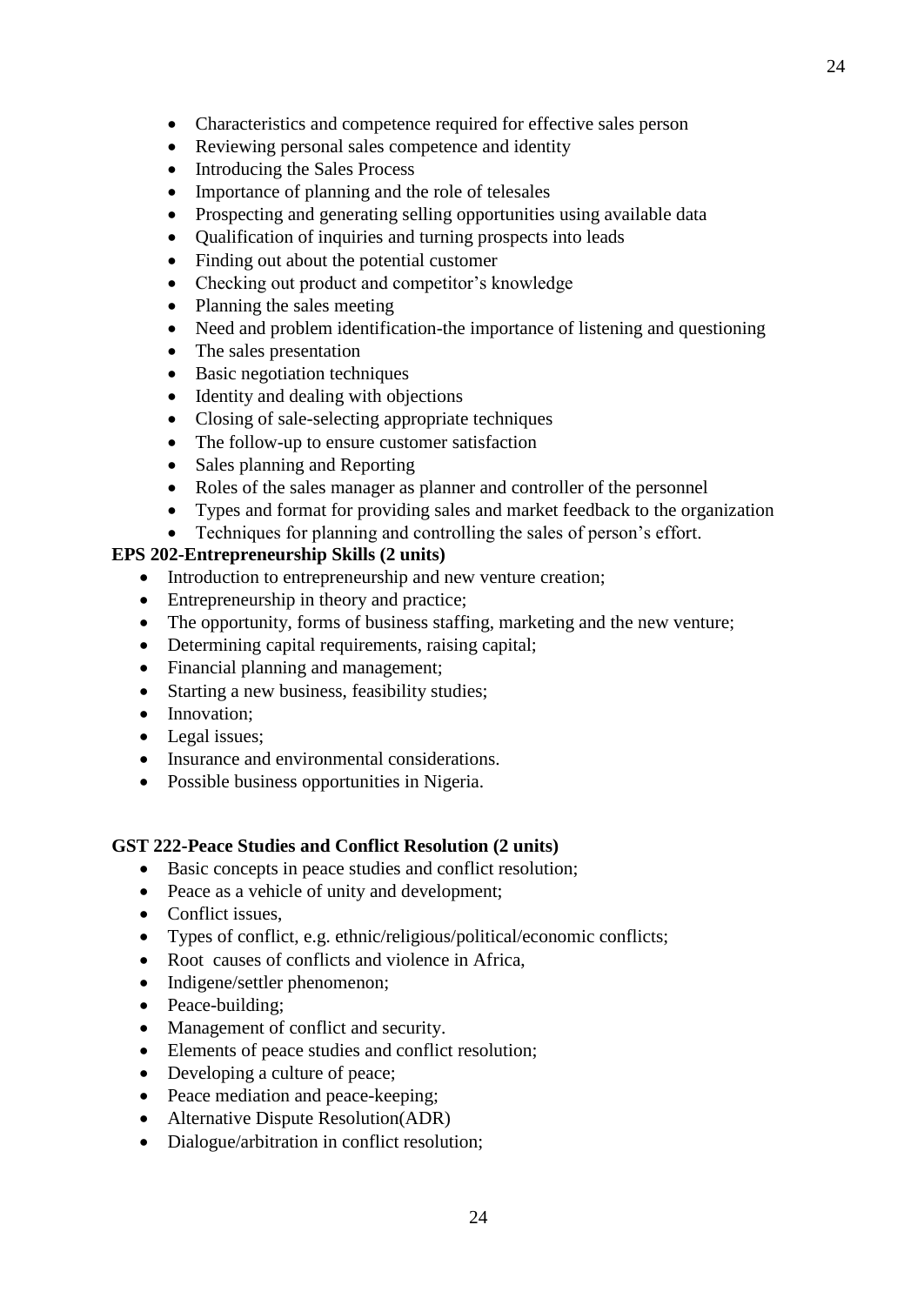• Role of international organizations in conflict resolution, e.g. ECOWAS, African Union, United Nations, etc.

### **BSM 210: Elements of Marketing (3 units)**

- Marketing definition;
- Concepts, evolution; importance and criticisms.
- Marketing system.
- Functions of marketing merchandising activities, physical distribution and supporting activities.
- Approaches to the study of marketing analysis;
- Marketing environment
- Market segmentation;
- Market measurement and forecasting;
- Market research and buyer behavior.
- The marketing mix: product, pricing, place (distribution) and promotion.
- Markets: consumer market and industrial market, buying motives and buying habits.
- Promotion: Advertising, Personal Selling, Public Relations and Sales Promotion,
- Marketing of Professional Services. Appraising the Marketing Efforts

### **BSM 214-Marketing Environment (2 units)**

- Introduction
- Internal Environmental Factors
- Micro Environment
- Macro-Environment
- Facilitating and regulatory agencies
- Contemporary economic policies affecting marketing
- Environmental change assessment
- Managing changes, development and trends in marketing

### **300 level**

### **ACC 301: Financial Accounting I (3units)**

- Partnership accounts (amalgamation, absorption, dissolution, goodwill, conversion of partnership to limited liability company);
- Joint venture:
- Company accounts (types, formation of companies, sources of share capital and debentures/bonds, dividends);
- Published accounts and the disclosure requirements of CAMA
- Accounting aspects of ordinary shares, preferred shares and debentures;
- Issue of shares, calls, forfeiture and reissue, redemption of preferred shares, debentures and conversion to ordinary shares;
- Branch accounts
- Hire purchase and leases;
- Accounting for negotiable instruments (e.g. bills of exchange etc);
- Accounts of pension and provident funds and building societies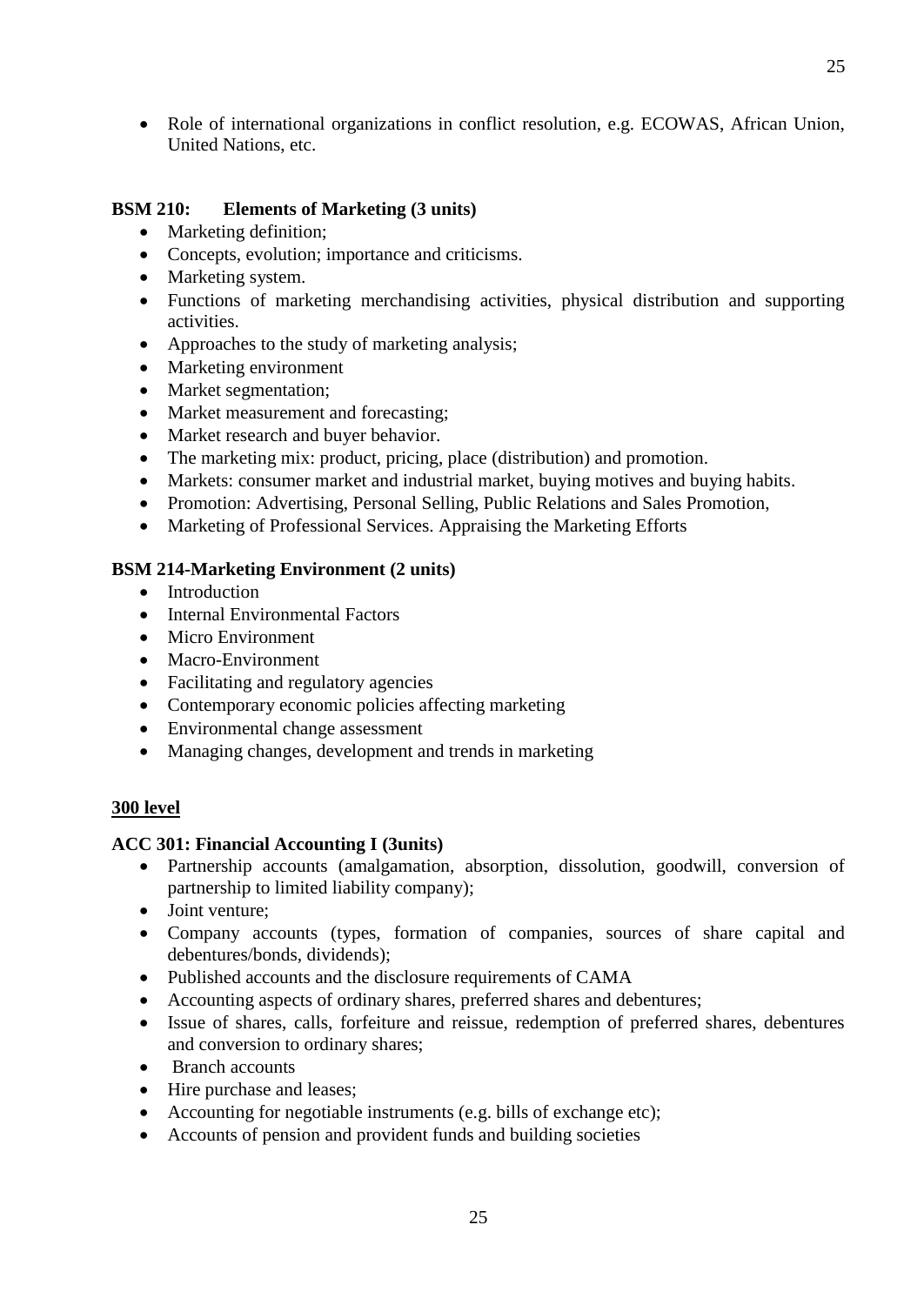#### **ACC302: Management Accounting(3units)**

- Management accounting: its nature and purpose.
- Pricing decisions and profitability analysis;
- Product mix, make or buy decisions accounting for decision making;
- Cost volume profit relationships;
- Types and preparation of budgets;
- Labour control and management
- Corporate planning tactical and strategic planning;
- Variance analysis and control;
- Responsibility accounting divisional performance measurement;
- Decentralization and transfer pricing;
- Decisions making under conditions of risk and uncertainty;
- Quantitative methods in management accounting (learning curves, linear programming, and network analysis, etc.);
- Introduction to Strategic Management Accounting

#### **ACC 303: Cost Accounting I(3units)**

- Meaning, objectives and scope of cost accounting;
- Cost concepts and conventions;
- Cost classification, cost units, cost centres and cost sheets;
- Cost accounts and ledgers:
- Relationship between financial and cost books;
- Stores routine materials inventory control and valuation;
- Overhead cost allocation and absorption;
- Cost behaviour and estimation techniques; Cost allocation bases: absorption costing versus marginal costing
- Activity based costing
- Standard costing and variance analysis;
- Marginal costing;
- Job costing;
- Process costing;
- Product costing;
- Contract costing.

#### **ACC 304: Production Management (3Units)**

This course is designed based on the concept that managers are decision makers and that the ability to make better managerial decision can be learned. The production management that will be taught in this course embraces industrial and service industries and non-profit activities as well e.g. industrial plants, hospitals, airlines and government agencies. All these activities face systems design, resource allocation, work scheduling, inventory and quality control problems:

Course outline: Introduction – production management concepts; forecasting future demand; facilities layout; inventory control; linear programming; critical path scheduling; quality control; safety.

#### **ACC 305 :Taxation I1**

- Company income tax;
- Taxes of specialized companies: banks, transportation, insurance, pioneer industries, etc;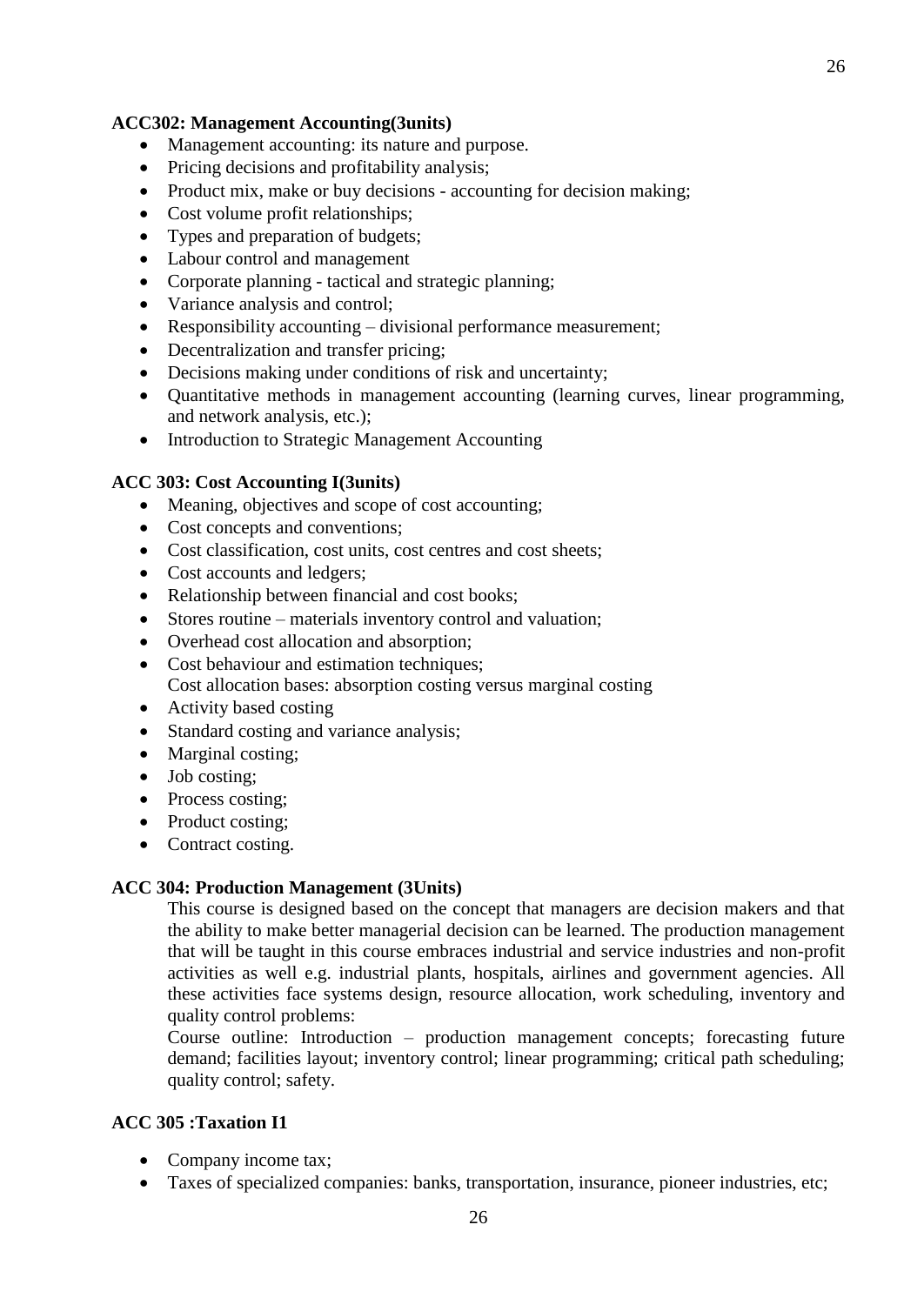- Petroleum profit tax;
- Capital gains tax:
- Capital transfer tax;
- Value Added Tax (VAT)
- Implications of taxation on investment decisions;
- Relations with revenue authorities tax evasion and avoidance, tax investigation by Revenue Tax Authority, back-duty, and assessment procedure in a tax office.

#### **BSM 306-Elements of Government**

- Nature of politics:
- Society and social organization;
- The state.
- The problem of law
- Constitution and constitutionalism;
- Political ideology.
- The classical heritage;
- Plato, Aristotle, Stoleism and PaxRomanica: Revolt;
- Towards the mass man;
- Organs of government(National Government Institutions):
- Public administration:
- Political parties and Pressure groups;
- Public opinion and propaganda;
- Elections:
- International order

### **BSM 303: Business Law(3 Units)**

- Introduction to general principles of law (e.g. sources of Nigeria Law: Customary, Islamic, English, cases, status and subsidiary legislation);
- Judicial systems in Nigeria (e.g. various types, organization and functions of courts in Nigeria and the role of the lawyer);
- Classification of law (e.g. difference between civil and criminal, contracts, torts and trusts);
- Outline of tortuous liability (e.g. formation, form, consideration, capacity, vitiating elements, terms, conditions, and warranties, privities, remedies, rescission damages, etc);
- Special contracts (e.g. surety ship and guarantee: nature, form etc discharge and revocation, money-lending, carriage of goods).
- Sale of goods (e.g. definition, passing of title and risk, duties of seller, duties of buyer, remedies);
- Hire purchase (e.g. nature, role of hirer, implied terms at common law and under Hire Purchase Act 1965, duties of hirer, remedies);
- Agency (e.g. relation between principal and third party, undisclosed principal, actual, usual and apparent authority of agent, rights and duties of agent vis-à-vis third party rights and duties of agent vis-à-vis principalPartnership law (e.g. nature and types of partnership, partnership deed, interrelationships between partners and their parties, dissolution, etc);
- Company law (e.g. nature and types of companies, formation of companies, memorandum and articles of association, prospectus, capital-shares and debentures, members meeting and resolution, directors, secretary, auditors, statutory books, profits available for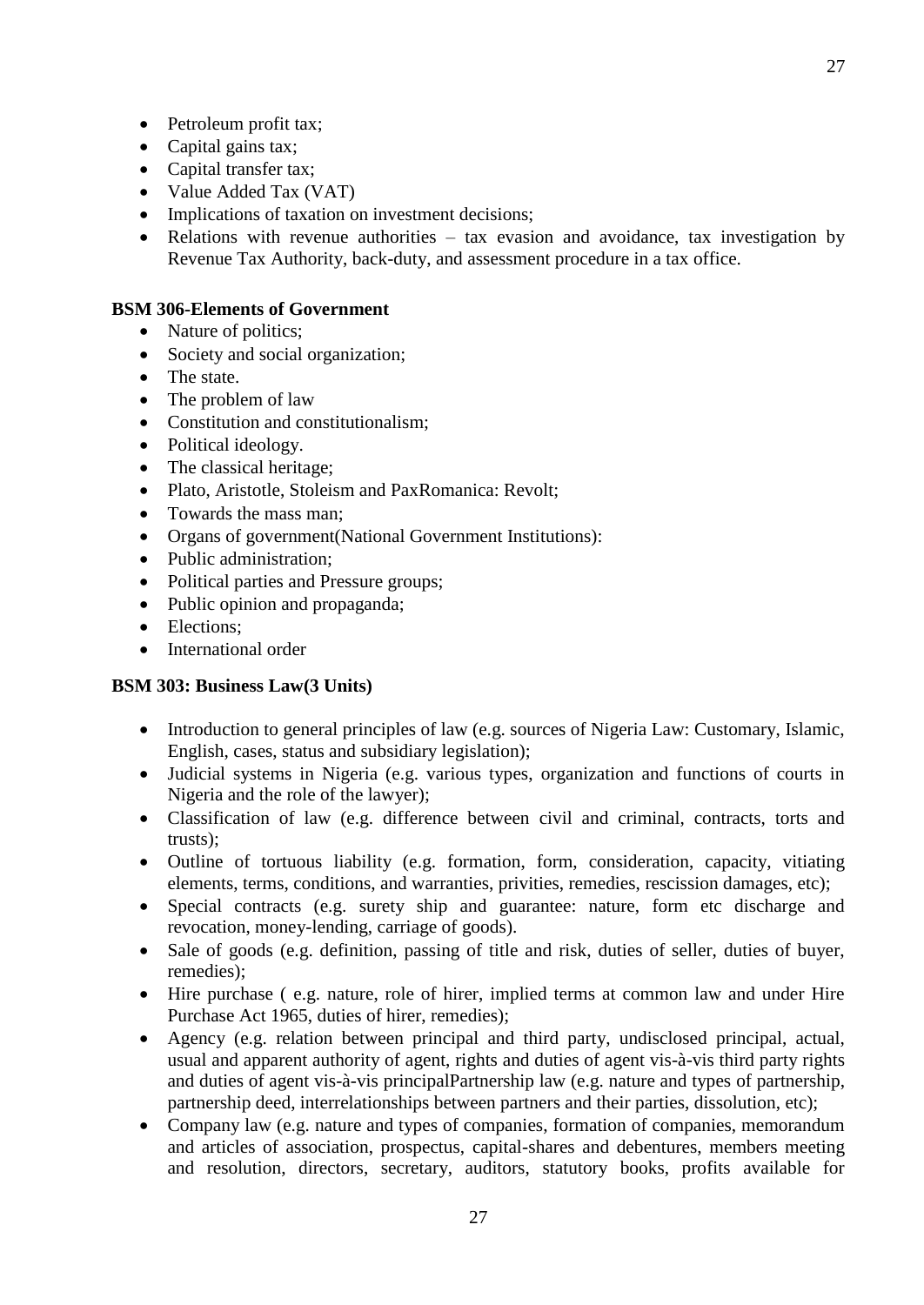distribution, holding and subsidiary companies, powers and duties of liquidators. Provisions of Companies and Allied Matters Decree (CAMD) 1990 and related amendments).

- Insurance law and practice (e.g. Insurance Act as amended to date);
- Banking Law (e.g. The Banking Act as amended to date);
- Executorships Law (e.g. wills and letters of administration);
- Trusteeship Law (e.g. general provisions relating to appointment, duties, obligations, accounts and termination of trusts).

### **ACC 308: Research Methods in Accounting(3 units)**

- Introduction (nature and significance of research in human advancement, nature of scientific approach to research);
- Planning research studies;
- Formulation and testing of hypothesis;
- Research designs, methods and management;
- Data collection techniques;
- Statistical techniques, data processing and analysis;
- The technicality of research report writing.
- $\bullet$  SAP

# **ACC 310:PetroleumAccounting (2Units)**

- Introduction and definition of petroleum production activities;
- Accounting for costs relating to assets acquisition, exploration, development, production and support equipment and facilities;
- Accounting for mining costs/royalties;
- Disposition of capitalized costs;
- Disclosure quantities, capitalized costs, cost incurred in petroleum producing activities.

# **BSM 304: Structure of Nigerian Economy (2 units)**

- Profile of the Nigerian Economy, growth of income, employment, wages, prices;
- Agricultural and industrial productions.
- Monetary system and policy;
- Trade and capital formation;
- Economic development and social change.
- Nigerian petroleum industry.
- The politics of steel industry;
- The operation feed the nation.
- The economy of agriculture
- National and international organizations. ECOWAS, OPRC, IMF, World Bank;
- Colonialism and economic imperialism
- Nigerian corporations-railway corporation, NEPA, Nigerian Airways,
- Economies of housing international trade and trade cooperative aims and objectives,
- Land tenure system and impact on national agricultural development, SAP

### **BSM 314: Consumer Behaviour (2 units)**

- Introduction:
- Purchase decision;
- Group influences in the context of consumer behavior;
- The nature and influence of individual: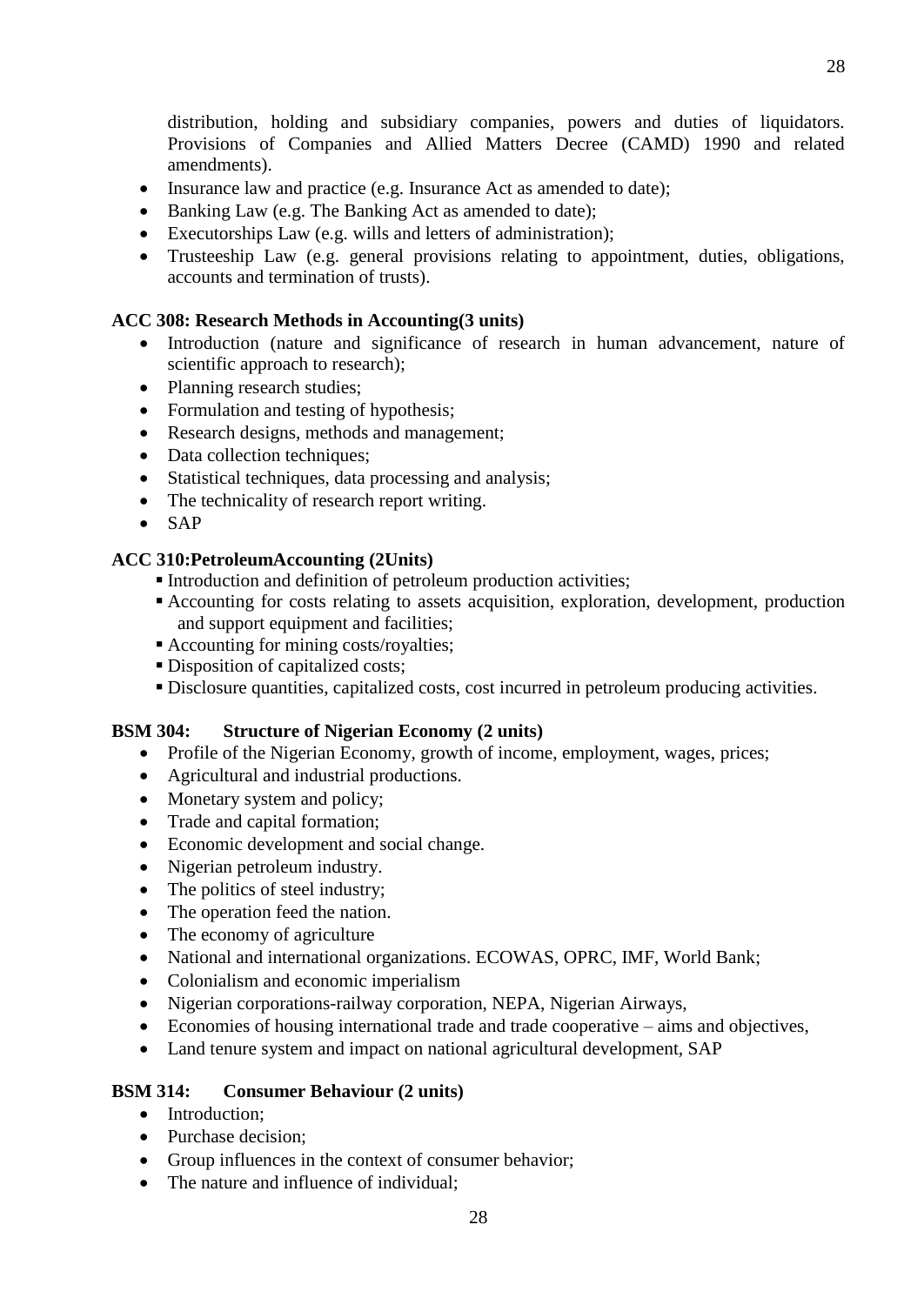- Attitude change and persuasive communication;
- Nature of communication:
- Attitude to change;
- Decision processes;
- Consumerism.

### **BSM 307: Comparative Management (2 units)**

- The concept and techniques of management in the private and public sector;
- The civil servant and the manager as interchangeable experts and change agents;
- Introduction and management of change in the private sector;
- Theories and problems of comparative management and administration across culture;
- Values, cultures, politics, economics, and other environmental factors that affect management of private and public organizations; constraints imposed on management discretion in the management of public organizations;
- Constraints of organizational setting on the management of group activities;
- Organizational behavior and human resources management across culture;
- Management of public-private partnership projects in the developed and developing nations;
- The use of management consultants and contracts;
- Theories of motivation and motivation of human resources across cultures for performance in the private and public sectors

# **400 LEVEL**

### **ACC 401: Advanced Financial Accounting (3 units)**

- Consignment accounts;
- Royalty accounts;
- Voyage accounts;
- Container accounts;
- Accounting for investments;
- Social responsibility accounting;
- Accounting for the service industry with special reference to relevant legislation (e.g. banks, insurance companies, public utilities).
- Consolidated accounts:
- Accounting for inflation;
- Bankruptcy, liquidation and receivership statements and accounts;
- Reorganization, reconstruction and amalgamation.

### **ACC 402: International Accounting(3Units)**

- Patterns of accounting development;
- Financial reporting practices in different countries;
- International accounting standards;
- Role of accounting in national economic development;
- Preparation, translation and analysis of financial statements for multinational companies;
- Accounting problems of multinationals relating to transfer of funds for foreign directors, payment of dividends etc.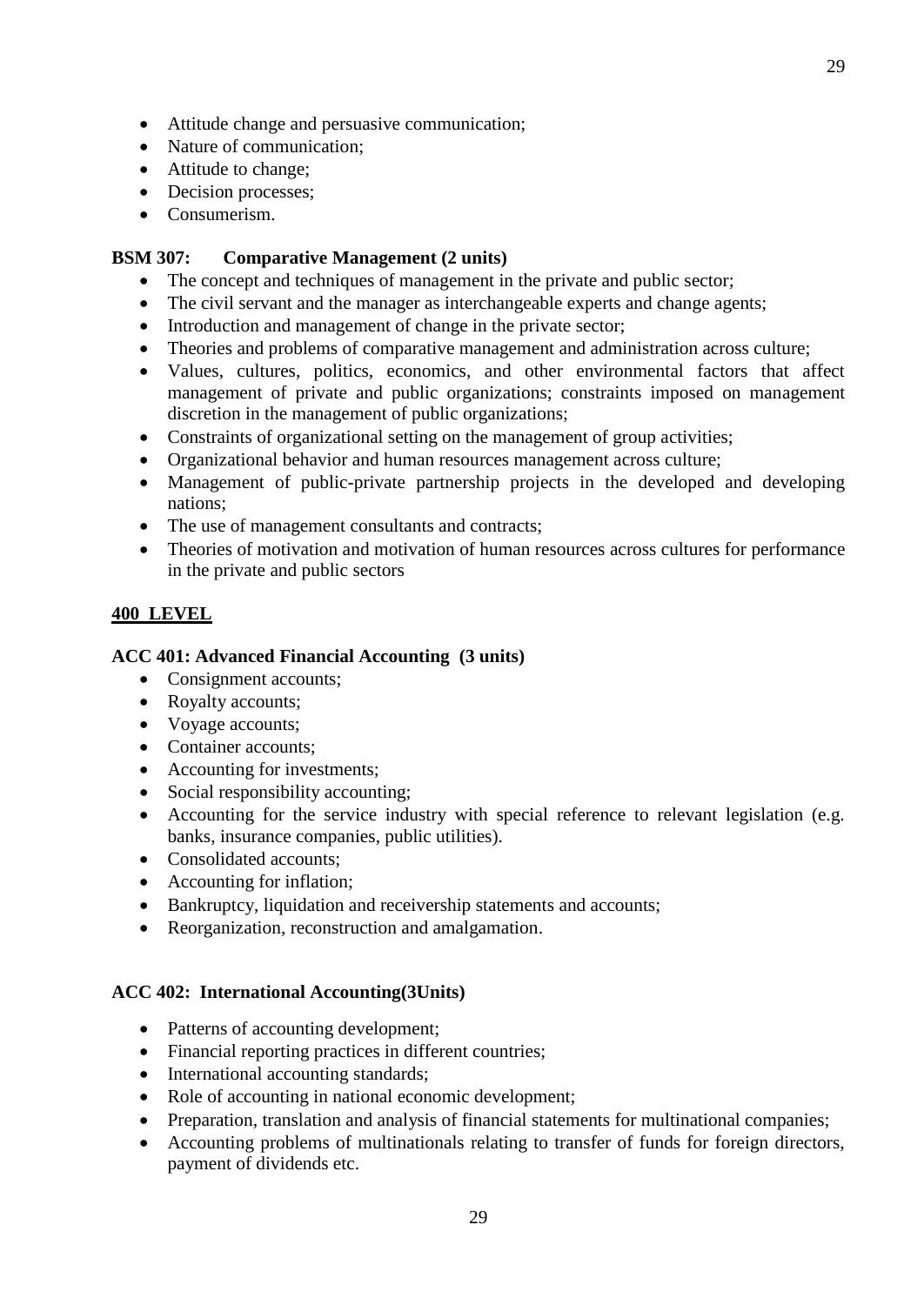# **BSM 403:Management Information System(3Units)**

- Introduction to and fundamentals of data processing;
- Processing methods:
- Classification of systems and their relative merits;
- Closed loop and open loop systems;
- The total system approach and objectives;
- Data processing and MIS;
- The organization of MIS including the use of mechanical and electronic accounting machines, flowcharting and principles of systems design and documentation;
- Computer and data processing;
- Introduction to computer programming languages used in business;
- Electronic data processing methods;
- Business systems hierarchical structure of organizations

# **ACC 404: Auditing II(3Units)**

- Responsibilities of directors and relationship with auditors;
- Letters of weakness and management letter;
- Planning and conduct of audits:
- Importance of recording work done audit working papers;
- Auditor's quality control recruitment, training and consultation;
- Pre-audit duties client information and general considerations like relationship with internal director.
- The final audit:
- Audit of profit and loss account and balance sheet;
- Verification and valuation of assets and liabilities;
- Examination of cut-off procedures and reliance on external evidence;
- Events after the balance sheet date:
- Auditors and the law: statute and case law affecting auditors' liability;
- Investigations and other specialized assignments;
- Classes of investigation;
- Back duty investigations;
- Purpose of the rules and further enquiries;
- Control of audit:
- Use of computer programmes and statistical sampling in an audit;
- Auditing of computerized accounting systems;
- Use of experts, client's representative and drawing of conclusions.

# **ACC 405: PUBLIC SECTOR ACCOUNTING(3UNITS)**

- Introduction to public sector accounting;
- Legal basis of public sector accounting;
- Fund accounting principles and Nigerian government funds;
- Government accounting theory and practice;
- Financial control principles and practice;
- Budgeting principles and practices;
- Financial reporting in government;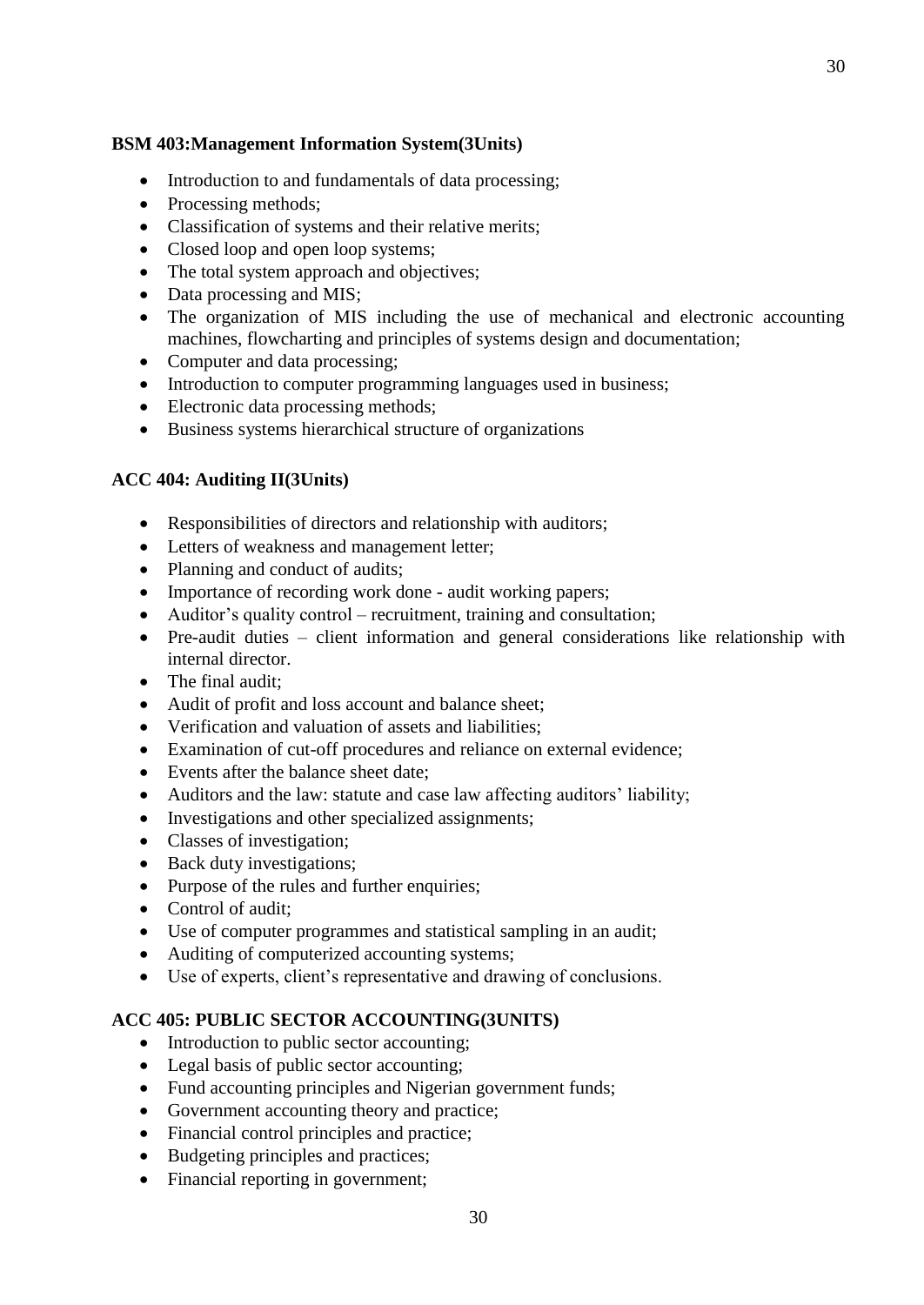Financial reporting in other government bodies (e.g. hospitals, universities, polytechnics, corporations etc).

#### **\ BSM 406: ANALYSIS FOR BUSINESS DECISION (3 Units)**

- Elements of decision analysis
- Types of decision situations
- Decision trees
- Importance of operations research and/or modeling approach to decision analysis.
- Systems and systems analysis
- Applications of mathematical programming
- Applications of simulation, transportation, assignment models
- Conflict Analysis and application of game theory
- Project management
- Application of other models: Inventory, replacement, Line balancing, routing and sequencing etc.

### **BSM 407: Financial Management (3 units)**

- Cost of capital;
- Theory of capital structure;
- Short and long term financial forecasting of total capital requirements;
- Valuation of the firm:
- Capital market institutions and their functions primary and secondary capital markets;
- Dividend policy;
- Capital rationing;

.

- Portfolio management Efficient Market Hypothesis;
- Capital Asset Pricing Model (CAPM);
- Letters of credit and foreign exchange markets (FEM);
- Business failures and capital reconstructions;
- Procedure and financial aspects of mergers and acquisitions.

### **BSM 408:BUSINESS POLICY I(3units)**

The nature and importance of corporate strategy, and strategic planning: the company and its purpose, corporate planning and strategy; Strategic management evolution, model, decisions elements, strategic planning, planning tasks, and resource allocation process, managerial decision making. Environmental study and analysis, technological forecasting, socio political forecasting, industry environmental, and internal analysis, managerial and organizational styles; classical diagnosis.Internal audit and external assessment; choice of strategic options and strategic culture.

### **BSM 409: BUSINESS POLICYII(3units)**

Concept of strategy in relation to business, corporations, and management.Linkage between organization and their environments concepts of policies, decision making, business objectives, performance criteria, structure and management behaviour. Practice in calculating simple financial and economic indices from business data and other accounting information. Learning the behavioural implications of course of action.Analising a firm's opportunities and threats, strengths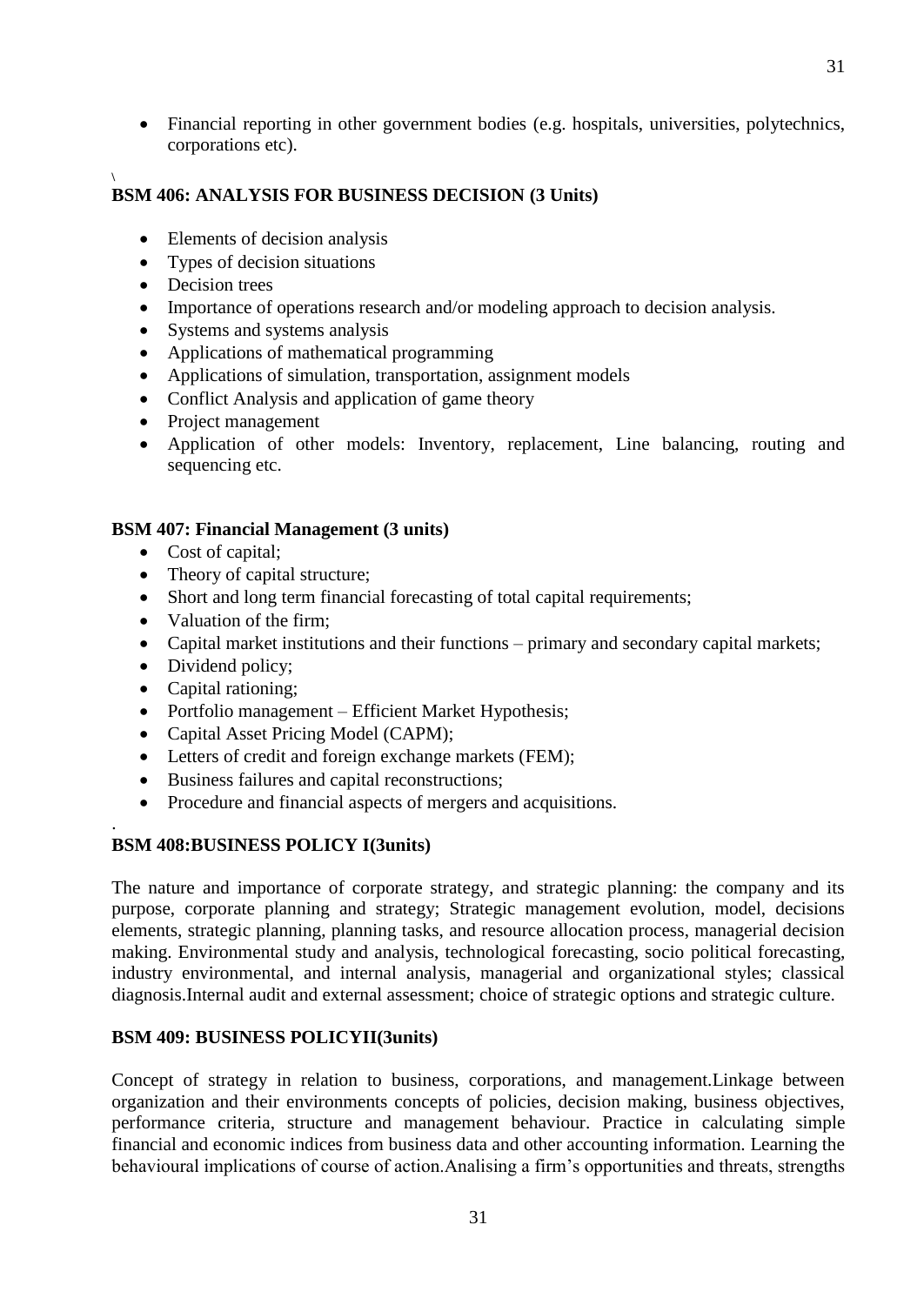and weaknesses.Selecting strategies and structures of public liability companies from their published annual reports. Developing clear business objectives, setting clear strategies and policies, and presenting structures that are capable of being used in implementing chosen strategies. Organic business functions of marketing production, finance and personnel in Nigeria. Management process of corporate of corporate planning budgeting and control.Business performance appraisal, managing by objectives, motivating group and individual.Efforts, and generally relating an organization to the changes taking place in the environment predicting the dynamic environment. Impact of environmental changes on the strategies and performance of a firm.Analysis of the role of employee and managerial behaviour in success or failure of strategy implementation.Integrated analysis.Recent developments affecting the strategy formulation and implementation processes of firms in Nigeria.

### **ACC 408: Research Project (6 units)**

- Developing students' skills in analyzing and writing reports based on an empirical or library study of a specific subject matter or topic in accounting and/or finance;
- Students seminar paper presentation;
- Final report based on research of not less than 2,000 words.

### **ACC 411:Elements of Forensic Accounting(2Units)**

- Definition and nature of forensic Accounting
- Historical development of forensic Accounting
- The skills of a forensic Accountant
- The behaviour of forensic Accountant
- Forensic accounting and fraud investigation and detection
- Forensic Accounting tools
- Money laundering
- Forensic Accounting and the judicial process

### **ACC 412: Public Finance (2 units)**

- National income measurement and analysis (e.g. macroeconomic environment, national income analysis, the Keynesian model, stabilization policies);
- Income and expenditure of government (e.g. scope and development of public finance, sources of government revenues, and incidence, allocative and distributional effects of different forms of taxation and current expenditure, the public debt and its management, the finance of local government etc);
- Economic significance of the government sector.

# **ACC 414: Financial Statements Analysis(2 units**)

- Introduction to financial statement analysis
- Different methods of financial statement analysis
- Content and analysis of different financial statements
- Measurement and reporting problems relating to revenue, expense recognition, assets and equity
- Reporting corporate restructuring and financial statement analysis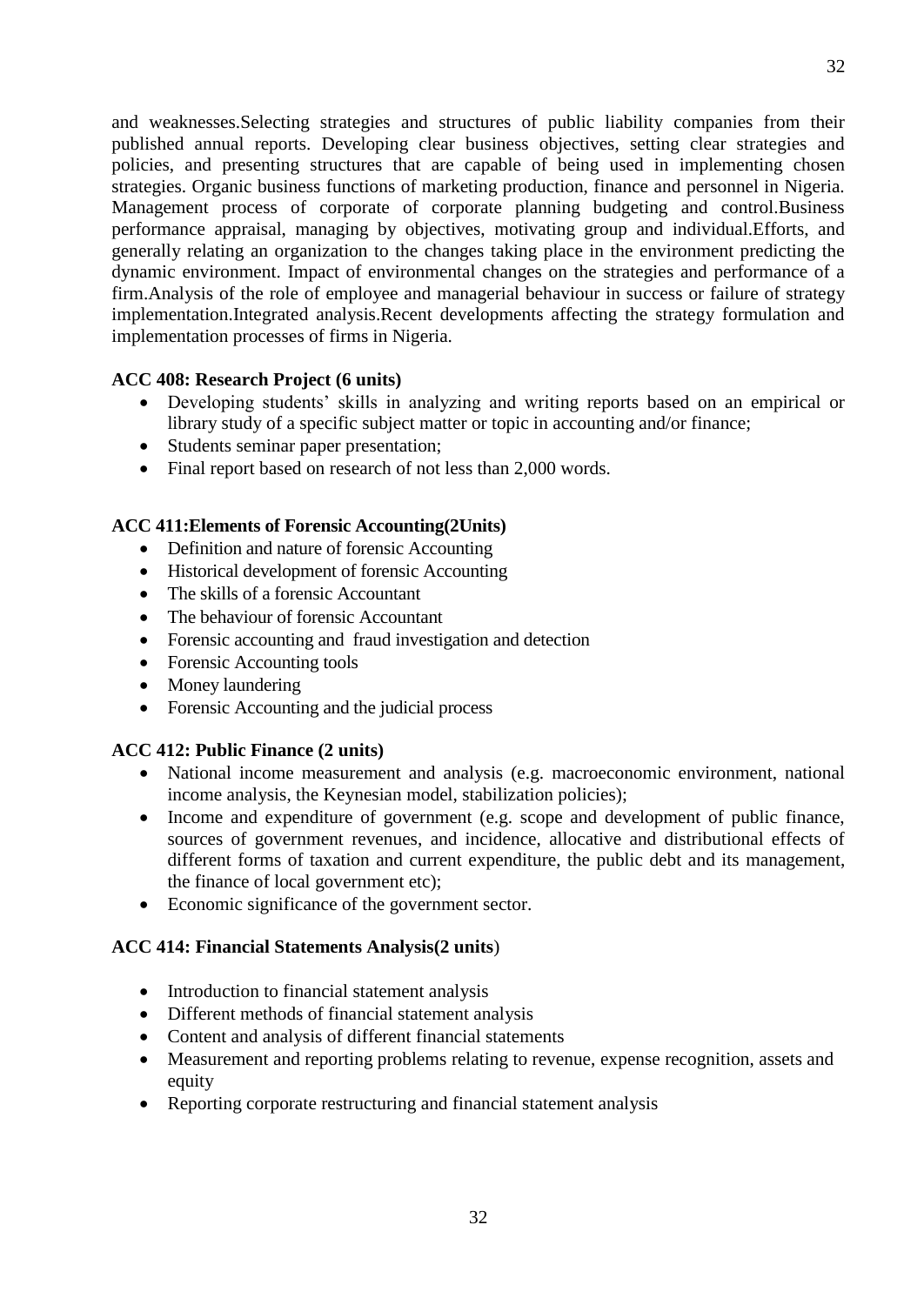# **BSM 415 Undergraduate Management Aptitude Studies (UMAS) I (1 unit)**

The main objectives of the course are to expose the students to the basics of UMAS and to prepare them for similar international examinations.

- The basic principles of UMAS;
- Reading comprehension;
- Sentence correction;
- Critical reasoning;

## **BSM 416 Undergraduate Management Aptitude Studies (UMAS) I1 (1 unit)**

- Problem Solving;
- Data Sufficiency;
- Analytical writing assessment;
- Mathematic Review: (i) Arithmetic, (ii) Algebra (iii) Geometry.

### **BSM 403: International Business (2 units)**

- Meaning and commercial terms of international business;
- Mechanics of international business organization for foreign production;
- Marketing, financing, foreign markets, resources institution, risk inherent in international business;
- Methods of setting international business;
- Finance of international business;
- Functions of official and non-financial bodies in Nigeria that assist in international business;
- Managerial problems arising out of government relations.

### **BSM 405: Industrial and Labour Relations 2 units)**

- The concepts of industrial relations, trade unions characteristics; industrial relations law in Nigeria;
- Types of unions;
- Internal structures and governments of unions;
- Trade unions federation;
- Central labour organization and international affiliations;
- Union solidarity and check off systems;
- Collective bargaining;
- Industrial disputes;
- Disputes settlement;
- Joint consultations:
- The state and industrial relations:
- Comparative Industrial relations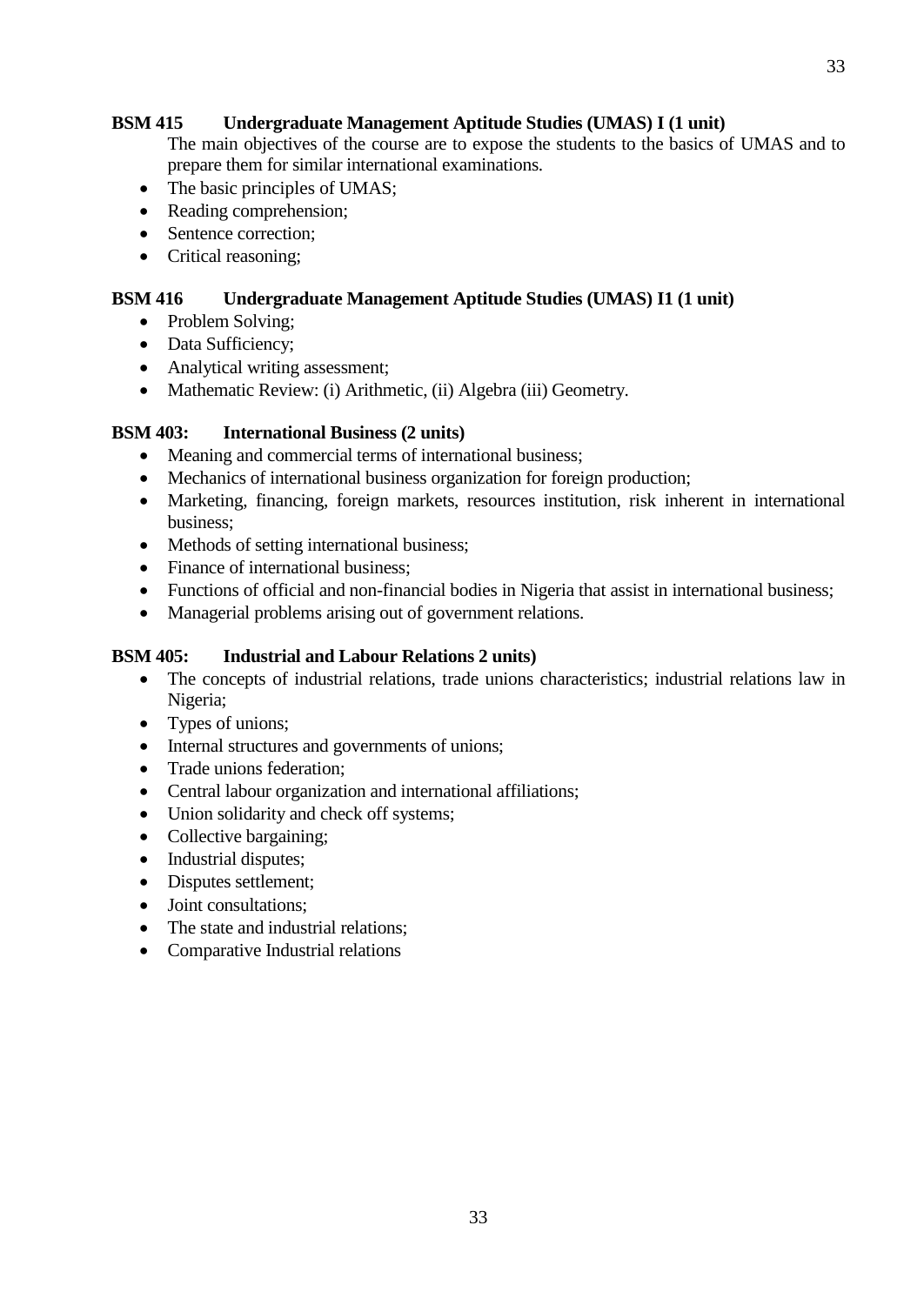| 10.                     | <b>STAFF PROFILE</b>   |                                     |                    |                       |
|-------------------------|------------------------|-------------------------------------|--------------------|-----------------------|
| S/N                     | <b>NAME</b>            | <b>QUALIFICATION</b>                | <b>DESIGNATION</b> | <b>SPECIALIZATION</b> |
| $\mathbf{1}$            | Angahar, Paul          | B.Sc.; M.Sc.(ABU);PhD(BSU)          | Associate          | Accounting            |
|                         | Aondona                | MIMC; ACIM; MAMN, MAFR, FCNA        | Professor/Head     |                       |
|                         |                        |                                     | of Department      |                       |
| $\overline{2}$          | Akpa, Abimaje.         | B.Sc.(ABU); MBA(Calif); PhD         |                    | Accounting            |
|                         |                        | (Southern Calif); FCIA; FAMN FCNA.  | Professor          |                       |
| $\mathbf{3}$            | Okwoli, Ambrose        | B.Sc(Hons) MBA, PhD(JOS), FCNA      | Professor          | Accounting            |
| $\overline{\mathbf{4}}$ | Kighir, Emmanuel       | B.Sc(Pharm.                         | Professor          | Accounting            |
|                         |                        | Sciences)(ABU),PGDM(JOS),M.Sc(Ac    |                    |                       |
|                         |                        | counting&Finance)(Lagos),PhD(Accou  |                    |                       |
|                         |                        | nting&Finance)(ABU) FCA             |                    |                       |
| 5                       | Tsegba, Ioraver        | B.Sc.; M.Sc.(ABU);PhD(BSU) CNA      | Associate          | Accounting            |
|                         | Nyenger                |                                     | Professor          |                       |
| 6                       | Sar, John.I.           | B.Sc.(ABU); M.Sc. (Southampton);    | Senior Lecturer    | Accounting            |
|                         |                        | PhD(BSU);FCNA                       |                    |                       |
| $\tau$                  | Ajekwe, C. C. M.       | B.Sc.(ABU); M.Sc. (London); ACA     | Senior Lecturer    | Accounting            |
| 8                       | Nwaorgu, Innocent      | B.Sc, M.Sc (Lagos); PhD(Ebonyi) ACA | Senior Lecturer    | Accounting            |
| 9                       | Agada, Godwin          | B.Sc; MBA (ABU); M.Sc(BSU) ACA      | Lecturer I         | Accounting            |
| 10                      | Doris. Mike-Iorchir    | B.Sc.; MBA (BSU)ACA                 | Lecturer I         | Accounting            |
|                         | (Mrs.)                 |                                     |                    |                       |
| 11                      | Azende, Terungwa.      | B. Sc., MBA ; M.Sc(BSU) PhD(BUK)    | Lecturer I         | Accounting            |
| 12                      | Abanyam                | B.Sc(OOUA), PGDM, MBA(BSU)          | Lecturer I         | Banking & Finance     |
|                         | Emmanual               | M.SC(BSU)ACIB                       |                    |                       |
|                         | Igbawase               |                                     |                    |                       |
| 13                      | Iorun Justin           | B.Sc.(ABU); MBA(UNN);               | Lecturer I         | Accounting            |
|                         |                        | M.Sc(UNN) FCA                       |                    |                       |
| 14                      | Pavtar Agir            | B.Sc(JOS); M.Sc.(ATBU) CNA          | Lecturer I         | Accounting            |
|                         | Augustine              |                                     |                    |                       |
| 15                      | Agbo, Alimatu          | B. Sc. M.sc (BSU) MITM              | Lecturer II        | Finance               |
| 16                      | (Mrs.)<br>Iorpev luper |                                     | Lecturer II        | Finance               |
| 17                      | Ola Patience(Mrs)      | B.Sc, M.Sc(BSU)<br>B.Sc, M.Sc(BSU)  | Lecturer II        | Finance               |
| 18                      | Kwanum, Isaac          | B.Sc(BSU), M.Sc(BSU)                | Assistant          | Accounting $\&$       |
|                         |                        |                                     | Lecturer           | Finance               |
| 19                      | Otu Theresa (Mrs)      | B.Sc (BSU), M.Sc(BSU)               | Assistant          | Accounting            |
|                         |                        |                                     | Lecturer           |                       |
| 20                      | Onoja, Anthony         | B.Sc(BSU), M.Sc(BSU)                | Assistant          | Accounting            |
|                         | Idoko                  |                                     | Lecturer           |                       |
| 21                      | Anande-kur Fanen       | B.Sc(BSU), M.Sc(Hertfordshire)      | Assistant          | Finance &Investment   |
|                         | Musa                   | MBA(BSU)                            | Lecturer           |                       |
| 22                      | Ikpam, Akor            | B.Sc(BUK).; MBA(AAU); PhD; FCNA     | Adjunct Lecturer   | Accounting            |
| 23                      | Ichaver, Jonathan      | ACCA; FCA                           | Adjunct Lecturer   | Taxation              |
|                         |                        |                                     |                    |                       |

## **11. ABBREVIATIONS AND CODES FOR PROGRAMMES**

- ACC = ACCOUNTING
- BSM = BUSINESS MANGEMENT
- GST = GENERAL STUDIES
- BFN = BANKING AND FINANCE
- POL = POLITICAL SCIENCE